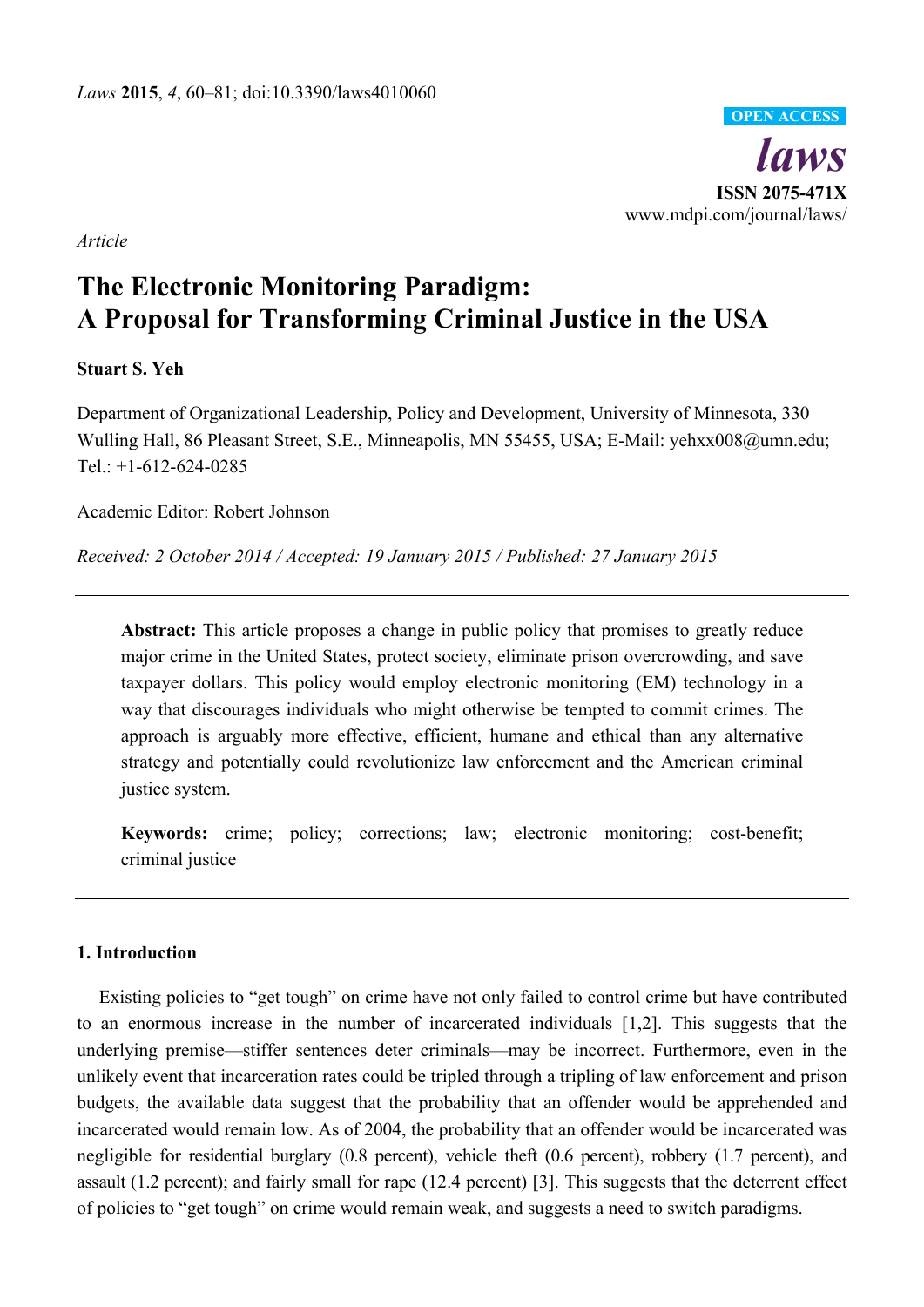An alternative paradigm relies on the use of global positioning system (GPS) electronic monitoring (EM) bracelets that are continuously attached to parolees and probationers in order to identify their locations and deter criminal behavior (because offenders know that the bracelets would place them at the scene of any crimes they commit, essentially ensuring a conviction) [4].

The alternative paradigm focuses on repeat offenders who generate a disproportionate amount of crime. Habitual offenders are a major source of crime and, thus, an effective deterrent could have enormous social benefits, especially if it is applied early and saves what would otherwise be habitual offenders from a life of crime. Based on self-reported crimes over their existing criminal careers, a cohort of 500 habitual offenders were arrested an average of 60 times each and created victim and criminal justice costs, and lost offender earnings, exceeding a total of \$570 million [5]. EM plus home detention may be viewed as an appropriate intervention for high-risk youth whose first encounters with the criminal justice system typically result in a sentence of probation. This form of early intervention could have disproportionate benefits. For example, Welsh, Loeber and Stevens *et al.* found that a typical cohort of 500 boys in an urban area, beginning in childhood through late adolescence, created victimization costs that were conservatively estimated to range from \$89 million to \$110 million [6]. Miller, Fisher and Cohen found that in Pennsylvania alone, the state's juvenile offenders created a total of \$2.6 billion in victim costs during a single year [7]. On an individual basis, Cohen estimated that the cost incurred by society for each chronic juvenile offender ranged from \$1.7 million to \$2.3 million [8]. However, new evidence, using estimates of the public's willingness to pay for reductions in crime, suggests that the costs incurred by society for each chronic juvenile offender are much greater, ranging from \$2.6 million to \$5.3 million [9]. EM plus home detention could potentially be very effective, and very cost-effective, in aborting the criminal careers of individuals who would otherwise settle into a pattern of habitual offending.

The alternative paradigm conceptualizes the problem of criminal behavior as a treatable condition requiring a monitoring bracelet and a home detention curfew for an extended period of time, but otherwise allows offenders to seek employment, education, training, and counseling in the community, and to live in their own homes with their families. The alternative paradigm is based upon the view that offenders have poor impulse control and may be easily tempted by the short-term gain of crime [10]. Offenders may fail to consider future consequences or may believe that the probability of arrest and incarceration is slim [10]. In either case, an EM bracelet may help offenders to control their impulses and make better decisions [11].

In this view, it is unnecessary to apply moral judgments about the character of individuals who are convicted of crimes, or the failure of society to get tough on crime, or the failure of society to address poverty and unemployment. In this view, an EM bracelet is a device that assists offenders to avoid the temptation of crime. By analogy, a pacemaker is a device that assists individuals whose heart muscles do not function properly and eyeglasses are devices that assist individuals whose eyes do not focus properly. It is unnecessary to apply moral judgments to individuals who require pacemakers or eyeglasses. In the same way, it is unnecessary to apply moral judgments to individuals who lack impulse control and require EM.

This view suggests that the nature and causes of criminal behavior have been misunderstood. Failure to properly diagnose the problem has resulted in the application of misguided solutions. The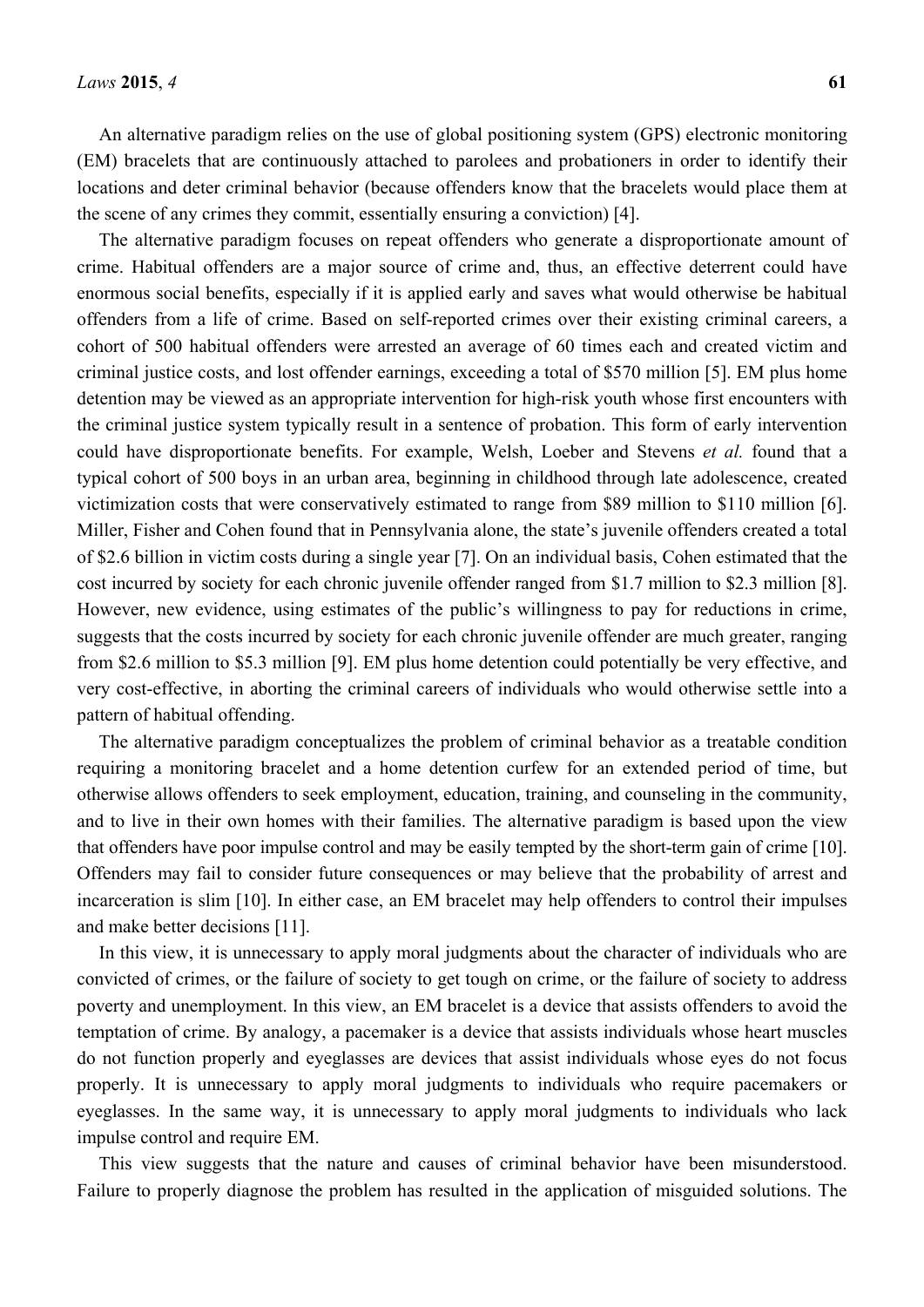result has been a continuation of crime, a failure to protect society, and demonization of individuals who commit crimes.

This article proposes a change in public policy that promises to greatly reduce major crime in the United States, protect society, eliminate prison overcrowding, and save taxpayer dollars. This policy would employ EM technology in a way that discourages individuals who might otherwise be tempted to commit crimes. The approach is arguably more effective, efficient, humane and ethical than any alternative strategy and potentially could revolutionize law enforcement and the American criminal justice system.

Section 2 of this article describes EM and briefly reviews qualitative studies involving offenders in the United Kingdom, Belgium, and the United States suggesting why offenders who are electronically monitored respond positively, cooperate and do not attempt to abscond, and why the technology helps them to resist the temptation to commit new crimes. Section 3 briefly reviews findings from the most rigorous studies regarding the impact of EM during and after the period of monitoring. Section 4 describes the proposed policy and changes in state laws that may be required to implement the proposed policy. Section 5 describes the estimated benefits and costs of the proposed policy. Section 6 analyzes the failures of current policy. Section 7 analyzes prospects for changing state laws in the ways required by the proposed policy. Section 8 describes U.S. Senate Bill 1410. This bill would implement reductions in prison sentences, as envisioned in the proposed policy. The bill received broad support from a spectrum of stakeholders, suggesting that the proposed policy might also receive broad support. Section 9 explains the significance of the material reviewed in Sections 7 and 8. Section 10 analyzes the interests and concerns of various stakeholders with regard to criminal justice reform. Section 11 suggests how it may be possible to secure the cooperation of state legislators to sponsor and support the passage of legislation that would implement the proposed policy. Section 12 concludes.

The article explains why Republican as well as Democratic voters and leaders may be expected to support the proposed policy and why the level of support may be sufficient to implement the proposed policy. The article draws upon the results of a national opinion survey, focusing on an examination of responses from Republican and Democratic voters to hypothetical policy options that are closely-aligned with the proposed policy, and draws upon an analysis demonstrating broad national support for sentencing reforms and reductions in sentences that are closely-aligned with the proposed policy.

#### **2. Electronic Monitoring**

Global positioning technology now allows law enforcement officials to electronically monitor parolees and probationers through ankle bracelets that track the second-by-second location of each individual. As a consequence, parolees and probationers who are required to wear these bracelets may be deterred from committing new crimes because they know that these devices would place them at the scene of any crimes they commit, essentially ensuring a conviction. Offenders are deterred from cutting off the bracelet because the bracelet is designed to transmit an alarm to law enforcement authorities who would then arrest and imprison the offenders. Bracelets that detect alcohol consumption are available and could be used to deter alcohol-related repeat offenders. The bracelets are waterproof and designed to be worn 24 h per day. A study by Britain's National Audit Office (NAO), which is responsible for auditing the performance of Britain's national EM and home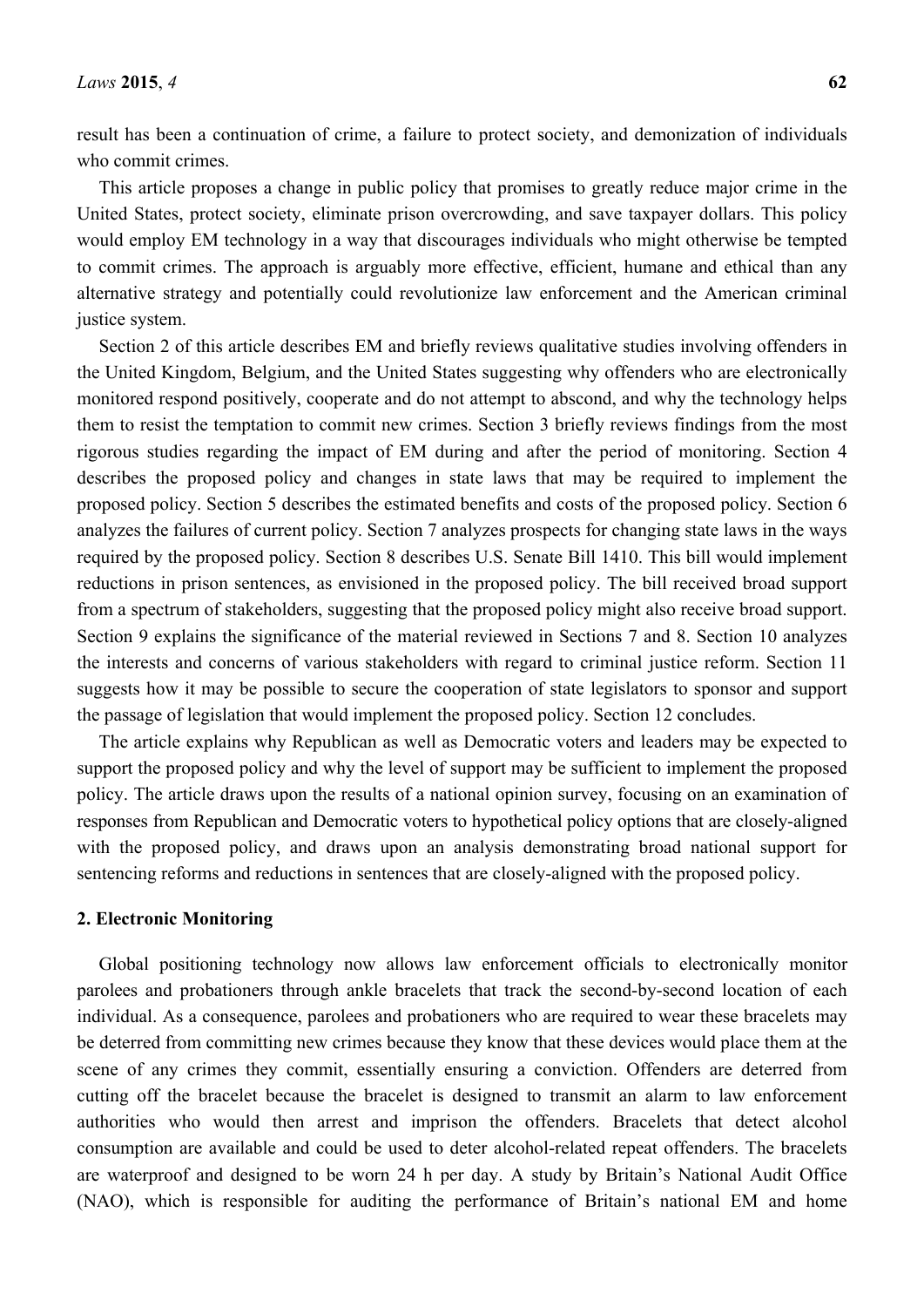detention program serving over 225,000 offenders, concluded that "the technology is robust: the equipment and monitoring system work" ([12], p. 16).

In some states, offenders may be sentenced to prison followed by a period of home detention and electronic monitoring where offenders are typically required to stay within a specified home location during specified curfew hours but are otherwise permitted (or required) to leave the home to seek employment, attend counseling sessions or educational or vocational training programs, and attend to any other court-approved activities. In California, for example, a court may split a sentence between time served in jail and time served in the form of supervised release [2]. In other states, changes in state law may be needed if judges are to be permitted to impose this type of split sentence.

Interviews commissioned by Britain's NAO suggest that offenders view the experience positively and believe that it facilitates their adjustment to work and family routines. Interviewees were "generally positive" about their experiences ([12], p. 44). Younger males in particular were "quite happy" with home detention and viewed it as a good method of easing them back into society ([12], p. 44). Interviewees asserted that, without EM and home detention, it would be easy to slip back into criminal routines ([12], p. 44). Interviewees also asserted that EM was more effective at halting the development of a criminal career, compared to serving out their sentences in prison, which provided an education in criminal activity ([12], p. 44). Interviewees generally felt that release to home detention had a positive effect on social relationships with family ([12], p. 45). In general, interviewees felt that the monitoring device was satisfactory to wear ([12], p. 46). They stated that they had not attempted to tamper with the equipment as the risks of being discovered were too high ([12], p. 46).

Interviews with Belgian offenders who were electronically monitored found similar results. Overall, most preferred EM to prison [13]. "Not being in prison" was seen as one of the most attractive elements of EM ([13], p. 277). Statements such as "it is ten times better than being in jail" were frequently made in favor of EM ([13], p. 277). Most respondents experienced EM as not being overly punitive, when compared with their experience of prison [13].

Interviews with American offenders who were electronically monitored found similar results. A survey of American offenders who were monitored found that a majority felt that the electronic monitoring experience was positive, at least in comparison to jail [14]. Most offenders were happy to be on house arrest rather than in jail [14]. One respondent, for instance, reported that "EM helped keep my life together" ([14], p. 88). Another offender discussed how the program changed both his behavior and attitudes toward the law: electronic monitoring "affected my life profoundly, in a good way" ([14], p. 88). Offenders believed that monitoring was effective: "wherever you go, they are ahead of you" ([15], p. 425). Offenders believed that efforts to tamper with a bracelet would be readily detected: "they'd know if the bracelet were off" ([15], p. 425). EM helped offenders to control their impulses to commit crime: EM "made me think twice about doing it again" ([15], p. 429). EM, in the words of one offender, was "more likely to rehabilitate than jail" ([15], p. 430).

#### **3. Impact of EM**

In perhaps the best controlled, large-scale evaluation of the impact of EM on crime *during* the period of monitoring, involving 75,661 Florida offenders placed on home detention from 1998 to 2002, Padgett, Bales and Blomberg controlled for 62 independent factors influencing community supervision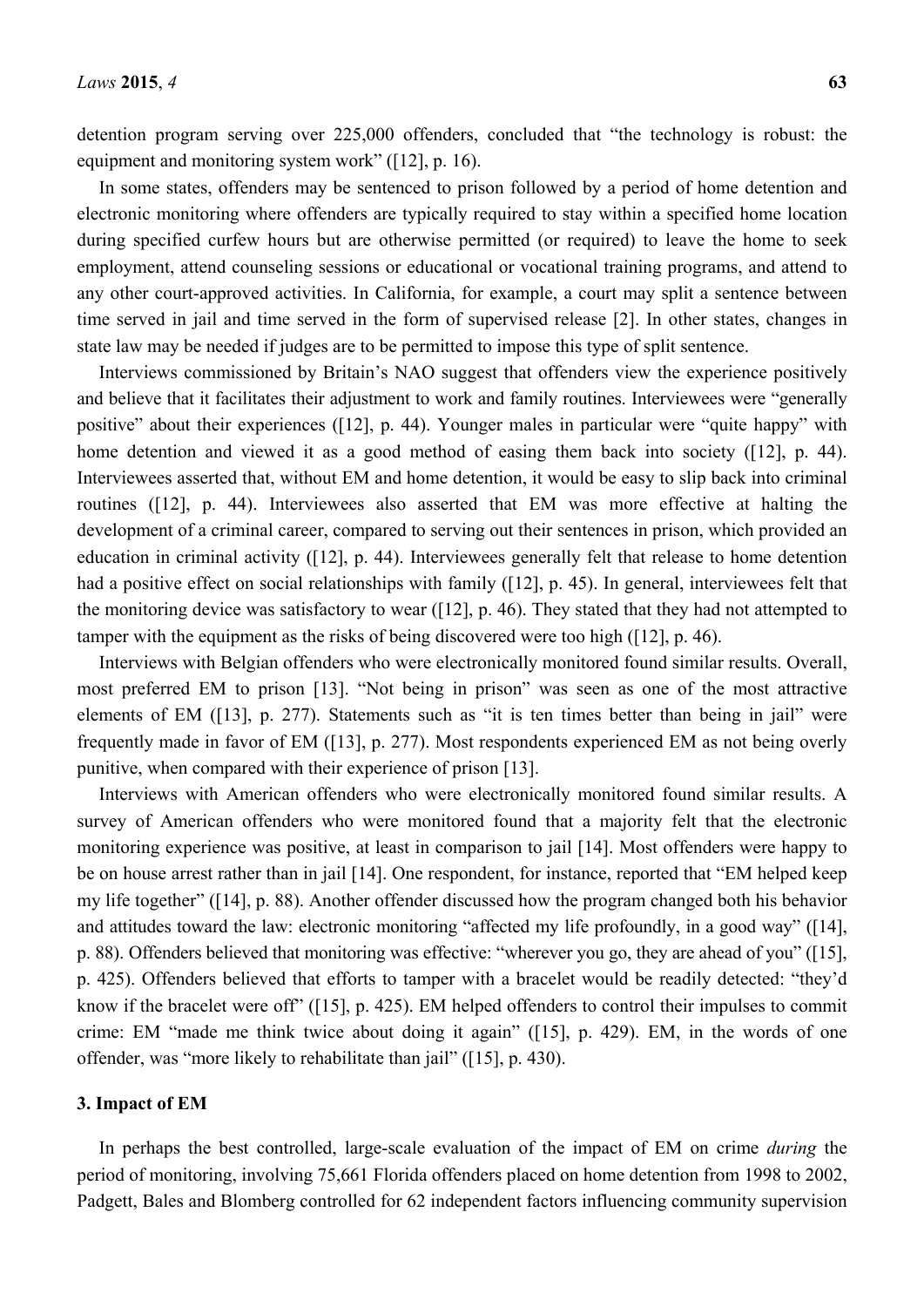success or failure, applied proportional-hazards survival analysis, and found that EM is extremely effective at preventing offenders from committing new offenses while they are monitored [11]. No previous study of EM controlled for this array of variables nor involved such a large sample. All previous studies had serious limitations and were of low quality. Overall, offenders monitored with GPS devices were 94.7 percent less likely to commit a new offense than offenders who were not monitored [11]. Significantly, Padgett *et al.* concluded that "EM works equally well for all 'types' of serious offenders" ([11], p. 83). Padgett *et al.* found that GPS-monitored violent offenders were 91.2 percent less likely to abscond than their non-monitored counterparts, suggesting an extremely high rate of compliance by monitored offenders [11]. Significantly, Padgett *et al.* found "no clear evidence that, overall, the decision to monitor offenders on home confinement with enhanced electronic control mechanisms results in 'front-end' net-widening. In other words, offenders sentenced to home confinement with EM seem to have posed a significantly higher risk to public safety and would have had a higher likelihood of receiving a prison sentence if not for the availability of EM as an enhanced control mechanism." ([11], p. 77). Furthermore, "offenders on GPS monitoring are 90.2% less likely than offenders on home confinement without EM to be revoked for a technical violation" ([11], p. 79). The back-end "net" was largely eliminated.

In perhaps the best controlled evaluation of the impact of EM on recidivism *after* monitoring is discontinued, Marklund and Holmberg studied 260 Swedish offenders who were sentenced to a minimum of two years imprisonment (and therefore convicted of relatively serious crimes) but were electronically-monitored and served the final portion of their sentences in home detention [16]. Monitored individuals were matched with similar prison inmates based on the number of prior convictions and the predicted re-offending risk from a logistic regression model. Marklund and Holmberg found that offenders in the EM group relapsed at a lower rate: 26 percent, compared to 38 percent of the control group, during the three year period after monitoring ends [16]. The EM group relapsed into serious crime at a lower rate: 14 percent, compared to 26 percent of the control group, during the three year period after monitoring ends [16]. This suggests that EM has a significant effect in reducing criminality during the three year period after monitoring ends, in addition to the substantial effect found by Padgett *et al.* during the period of monitoring [11].

## **4. Proposed Policy**

In most states, violent felony offenders typically serve 85 percent of their sentences, and nonviolent felony offenders typically serve 67 percent of their sentences, before parole. In comparison, the proposed policy for reducing crime involves sentencing all felony offenders to serve 50 percent of their sentences in prison, followed by a period of home detention and EM equal to 50 percent of their sentences, with home detention and EM extended for an additional period equal to conventional periods of parole (Figure 1). Offenders who would normally be sentenced to probation would instead be sentenced to an equivalent period of home detention and EM.

This change in state laws may be justified based on the results of the Padgett *et al.* study suggesting that the number of crimes committed by parolees and probationers could be drastically reduced if offenders were electronically monitored and subject to home detention [11]. To accomplish this, state laws could be changed to permit judges to impose EM and home detention during the second half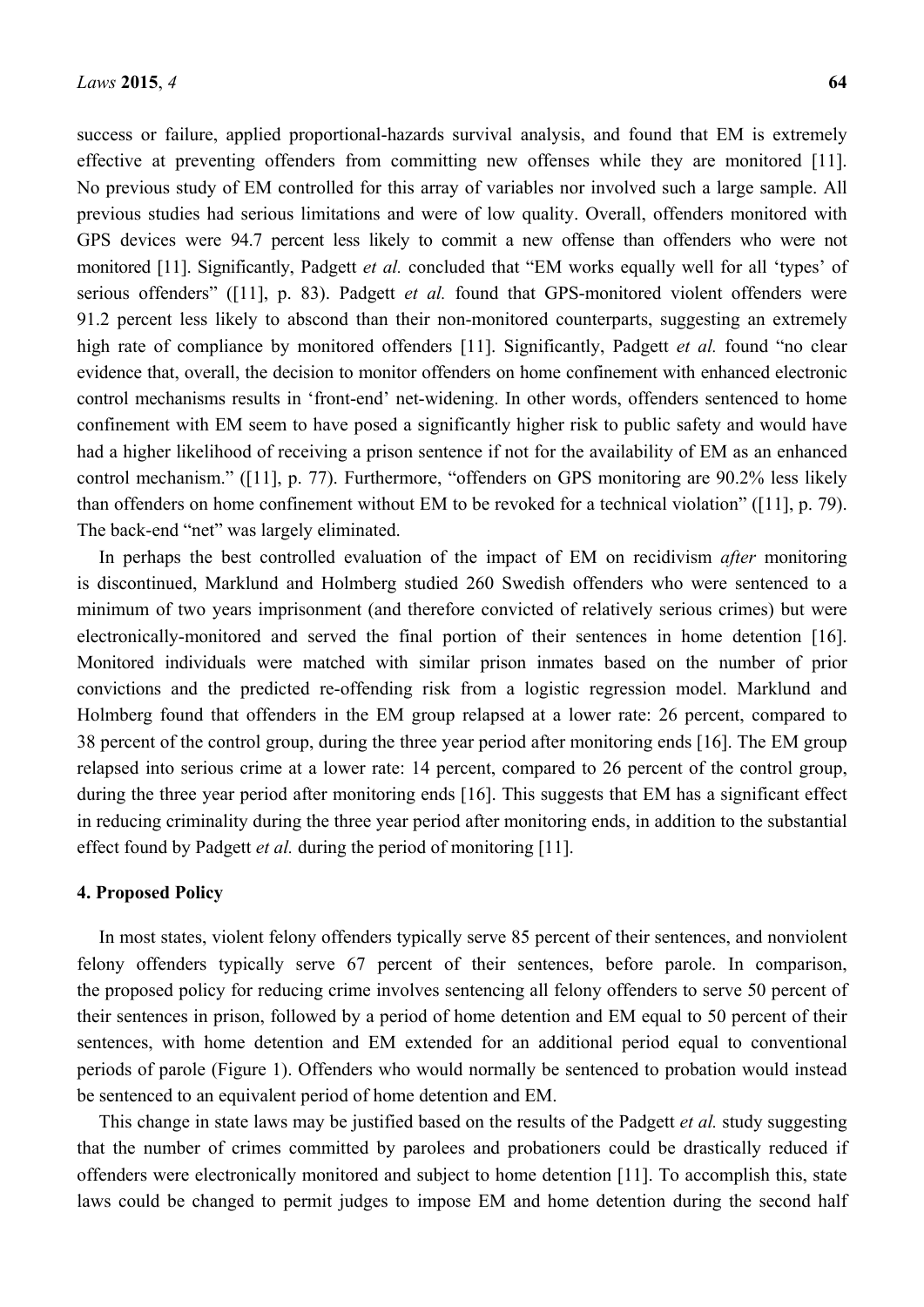of each sentence—historically, the time period where many offenders have been released into the community on parole and, historically, the period when many offenders relapse and commit new crimes. This change in state laws could be justified on the basis that it would reduce the many violent crimes that would otherwise occur while offenders are on parole. The second half of each sentence would essentially be an intensive form of supervised parole involving electronic monitoring and home detention, after a term in a state prison or county jail. While a split sentence returns offenders to the community more quickly, compared to conventional policies, the period of home detention and electronic monitoring would be extended to cover the conventional period of parole. Offenders would be released into the community relatively early but would be heavily supervised through a lengthy period of home detention and electronic monitoring in order to protect society as well as protect risky offenders from the temptation to commit new crimes. To ensure that current and future state inmates would receive equal treatment, the changes in state laws could include provisions that would give current state inmates the option of release to home detention and electronic monitoring throughout their period of parole, upon completion of 50 percent of their sentences and subject to the approval of a parole board.



**Figure 1.** Schematic comparison of conventional policies and sentencing under the proposed policy [17].

# **5. Benefits and Costs**

The estimated benefits and costs of the proposed policy have been calculated based on Padgett *et al.*'s results suggesting that EM plus home detention would avert 94.7 percent of the crimes typically committed by parolees and probationers [11,17]. Table 1 breaks down the estimated reduction in crime and the total value of the averted crime attributable to the proposed policy.

An estimated total of 781,383 crimes would be averted annually. Significantly, 466,748 violent crimes would be averted annually, including 68,792 murders, 13,378 deaths by manslaughter, 14,205 kidnappings, 29,824 rapes, 43,211 other sexual assaults, 191,700 robberies, and 105,639 assaults. In addition, an estimated 190,582 burglaries, 79,637 thefts, 36,366 motor vehicle thefts, and 8050 acts of arson would be averted annually.

The social value of the annual reduction in crime, \$481.1 billion, was calculated based on estimates of the averted loss to each victim and averted property losses for each crime [18,19], plus averted costs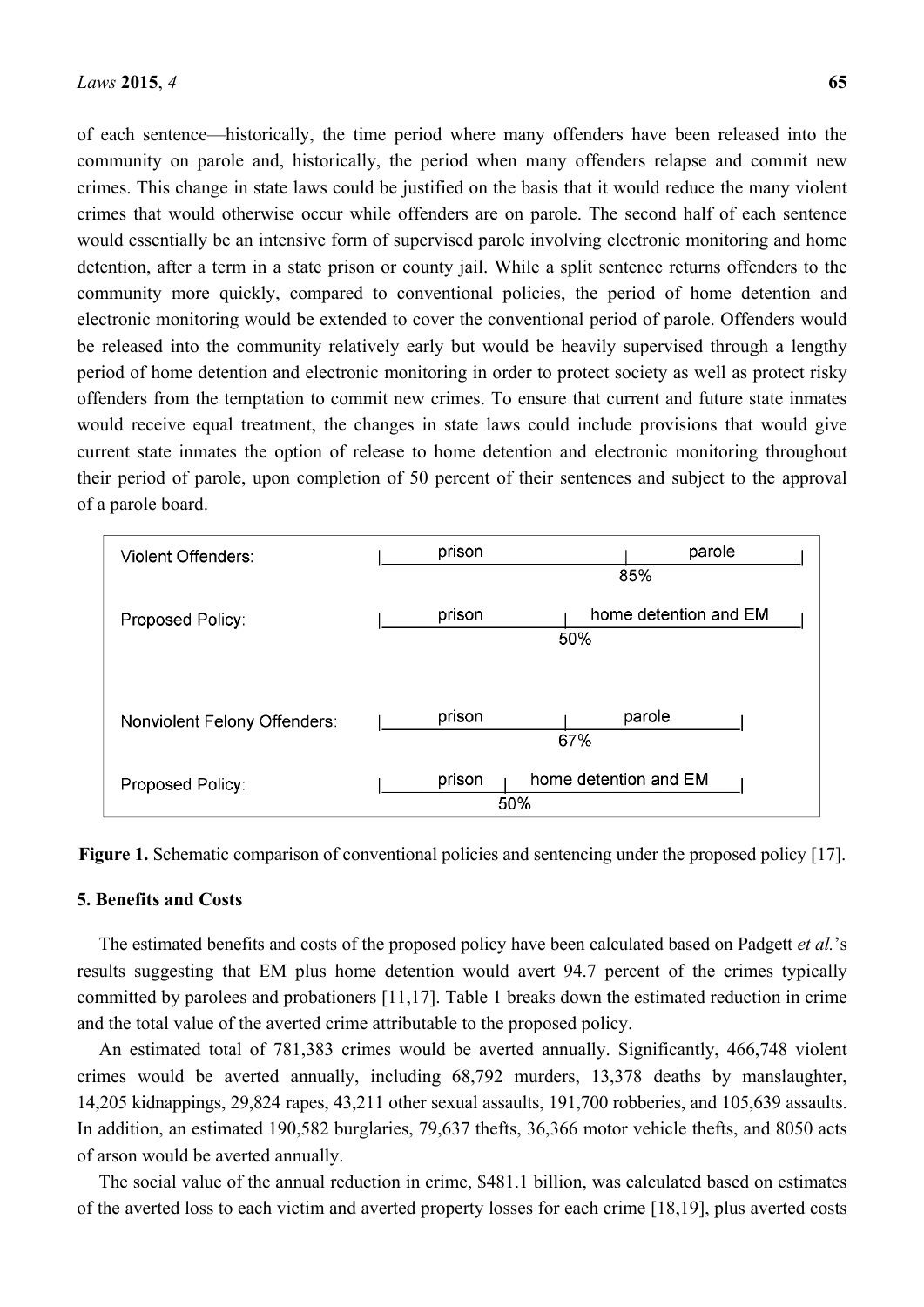of incarceration [20] based on average time served per offender for each of eleven major categories of crime [21], plus averted costs of incarceration when offenders are released early (not included in Table 1), adjusted for inflation, with incarceration savings discounted at an annual rate of 3.5 percent (since these savings would accrue over time).

| <b>Category of most</b><br>serious offense | Annual<br>reduction in<br>crime with EM | <b>Averted victim</b><br>and property<br>loss per crime | Averted<br>incarceration costs<br>per crime | <b>Total value of averted</b><br>crime per year |
|--------------------------------------------|-----------------------------------------|---------------------------------------------------------|---------------------------------------------|-------------------------------------------------|
| Violent offense                            | 466,748                                 |                                                         |                                             |                                                 |
| Murder                                     | 68,792                                  | 4,467,460                                               | 307,678                                     | 328,488,989,958                                 |
| Negligent manslaughter                     | 13,378                                  | 4,467,460                                               | 112,020                                     | 61,262,259,004                                  |
| Kidnapping                                 | 14,205                                  | 226,893                                                 | 112,020                                     | 4,814,193,879                                   |
| Rape                                       | 29,824                                  | 132,200                                                 | 195,932                                     | 9,786,214,128                                   |
| Other sexual assault                       | 43,211                                  | 132,200                                                 | 112,020                                     | 10,553,008,254                                  |
| Robbery                                    | 191,700                                 | 12,156                                                  | 140,000                                     | 29,168,446,707                                  |
| Assault                                    | 105,639                                 | 14,284                                                  | 84,030                                      | 10,385,723,056                                  |
| Property offense                           | 314,635                                 |                                                         |                                             |                                                 |
| <b>Burglary</b>                            | 190,582                                 | 2127                                                    | 56,030                                      | 11,083,631,931                                  |
| Larceny/theft                              | 79,637                                  | 562                                                     | 56,030                                      | 4,506,818,315                                   |
| Motor vehicle theft                        | 36,366                                  | 5622                                                    | 28,020                                      | 1,223,439,257                                   |
| Arson                                      | 8050                                    | 56,983                                                  | 84,030                                      | 1,135,122,063                                   |
| Total (all offenses)                       | 781,383                                 |                                                         |                                             | 472,407,846,552                                 |

**Table 1.** Averted crime with home detention and electronic monitoring, by offense [17].

If prison terms are reduced from 85 to 50 percent of sentences for violent offenders, the proposed policy would reduce the corresponding prison population by 41.18 percent. Similarly, if prison terms are reduced from 67 to 50 percent of sentences for nonviolent offenders, the proposed policy would reduce the corresponding prison population by 25.37 percent. These changes would virtually eliminate prison overcrowding and the need to build new prisons. Currently, overcrowding is a serious issue: 13 states exceeded their maximum prison capacities in 2008 [22]. In California, a federal court ordered the state to reduce its prison population by one-third in order to comply with constitutional requirements [23]. Reducing the length of state prison terms would not only reduce overcrowding but would also save taxpayers an estimated \$8.7 billion annually [17].

The total cost of monitoring each offender, including personnel costs associated with parole agents, is \$20.37 per day [17]. The annual cost of monitoring all 5,095,200 parolees and probationers in 2008 equals \$37,883,066,760 [17]. The benefit-cost ratio (benefits divided by costs) equals 12.70, implying that society would gain \$12.70 for every dollar expended on the proposed form of EM plus home detention for all parolees and probationers [17]. If monitoring of probationers is limited to those with felony convictions (and if probationers who are typically returned to state prison are those convicted of felonies), the benefit-cost ratio equals 25.81, implying that society would gain \$25.81 for every dollar expended on EM plus home detention for all parolees and felony probationers [17].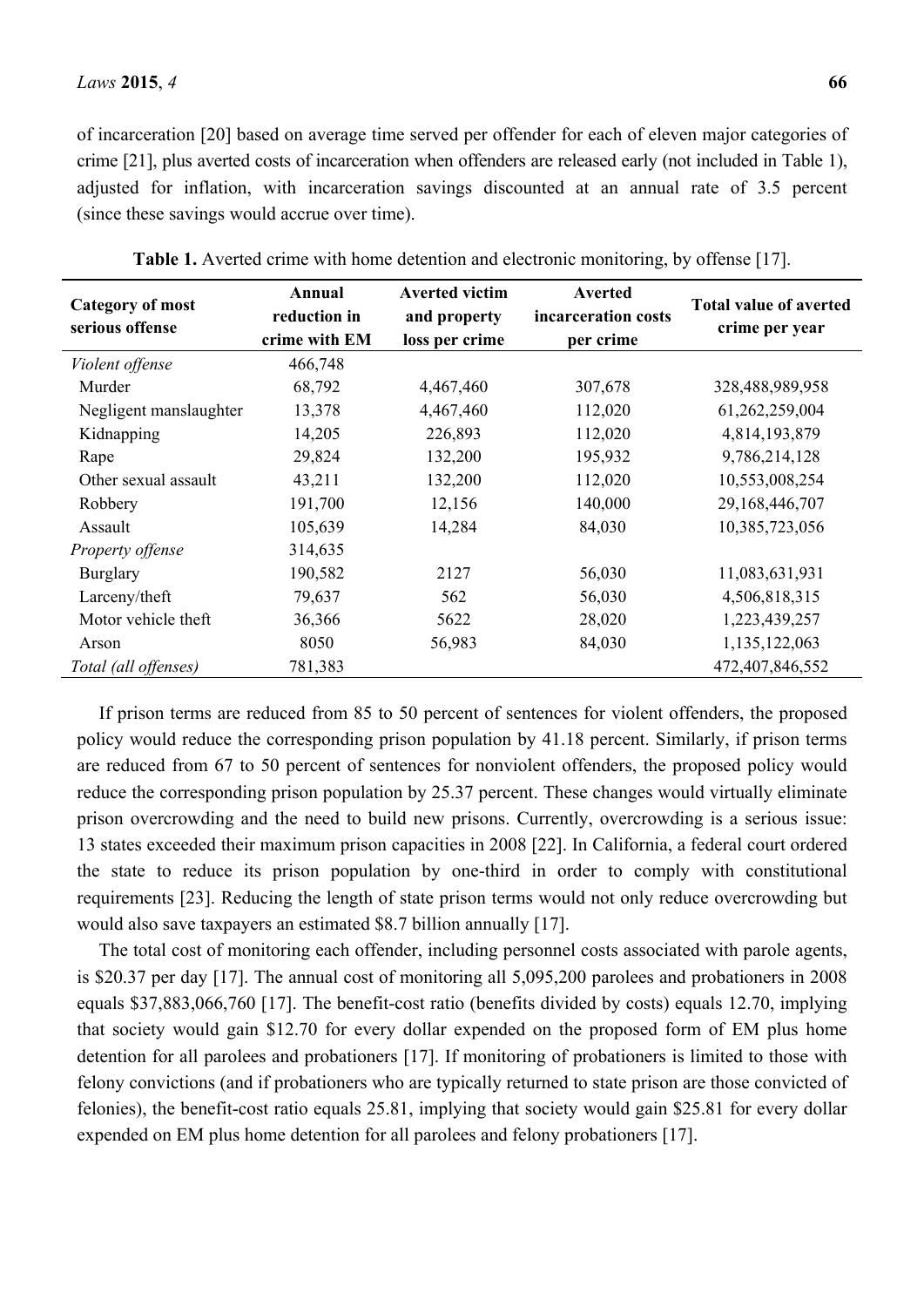#### **6. A Failure of Policy**

The existence of a highly-efficient but underutilized approach for reducing crime suggests a failure of existing policy. Current policies have failed to adequately protect society and have also failed to protect offenders from an inability to control their impulses. This represents a double failure. In addition, existing policies result in high rates of false convictions. There have been 317 cases of post-conviction DNA exonerations in the United States [24]. The total number of years served by these individuals is approximately 4249 [24]. DNA exoneration cases provide irrefutable proof that wrongful convictions are not isolated or rare events. Furthermore, since DNA testing is rarely applied to investigate wrongful convictions for lower-level crimes, the true number of wrongful convictions is likely to be a large multiple of the known cases of wrongful conviction. This represents a third failure. In addition, after conviction, inmates enter a prison system and are subjected to practices that Amnesty International has characterized as "inhuman" ([25], p. 4). This represents a fourth failure.

These failures are illustrated by the tangled case of Sabrina Buie, an 11-year-old girl. In 1983, Buie was brutally raped and murdered in Red Springs, North Carolina by Roscoe Artis, who had a history of convictions for sexual assault stretching back to 1957, was being sought by police and, under the proposed policy, would most likely have been subject to EM and home detention at the time he raped and murdered Buie and would potentially have been deterred from committing this crime if EM and home detention had been ordered by a judge during the period of parole following his previous convictions. Instead, he not only victimized Buie, but also murdered 16-year-old Joann Brockman on 22 October 1983, less than a month after he killed Buie. The tragedy was compounded through the false convictions of Henry Lee McCollum, now age 50, who spent three decades on death row, and Leon Brown, age 46, who served 31 years of a life sentence for Buie's rape and murder. Vilified as depraved murderers and deprived of the best years of their lives, both men were recently declared innocent and released based upon DNA evidence that cleared them and implicated Artis [26]. McCollum was 19 years old at the time he was incarcerated; Brown was 15 years old.

The Roscoe Artis case illustrates the failure of current policies to do much about habitual offenders. Habitual offenders continue to commit crimes. Current law enforcement practices are weak and ineffectual in stopping repeat crime. The Artis case also illustrates the phenomena of false convictions and the destruction of lives that occurs when innocent individuals are incarcerated for lengthy periods of time under conditions that Amnesty International characterizes as "inhuman". If the implementation of EM technology could prevent 94.7 percent of repeat crime, the failure to implement this technology is an egregious failure of current policy.

Policymakers have an obligation to ensure that justice is served, society is protected to the maximum extent feasible, and an effective approach is implemented to reduce habitual offending. This goal could be accomplished, at least in part, through the proposed policy. Crime would be reduced, habitual offenders would be deterred, and fewer false convictions would occur (because there would be less crime and, therefore, fewer opportunities for false convictions to occur).

If existing policy has failed, what is the cause of this failure? First, it appears that the public and policymakers have misunderstood the nature and cause of crime, and have persisted in applying misguided solutions. If habitual criminals can be deterred through the use of EM devices, then the continuation of crime may be understood as a failure of society to apply EM devices. It appears that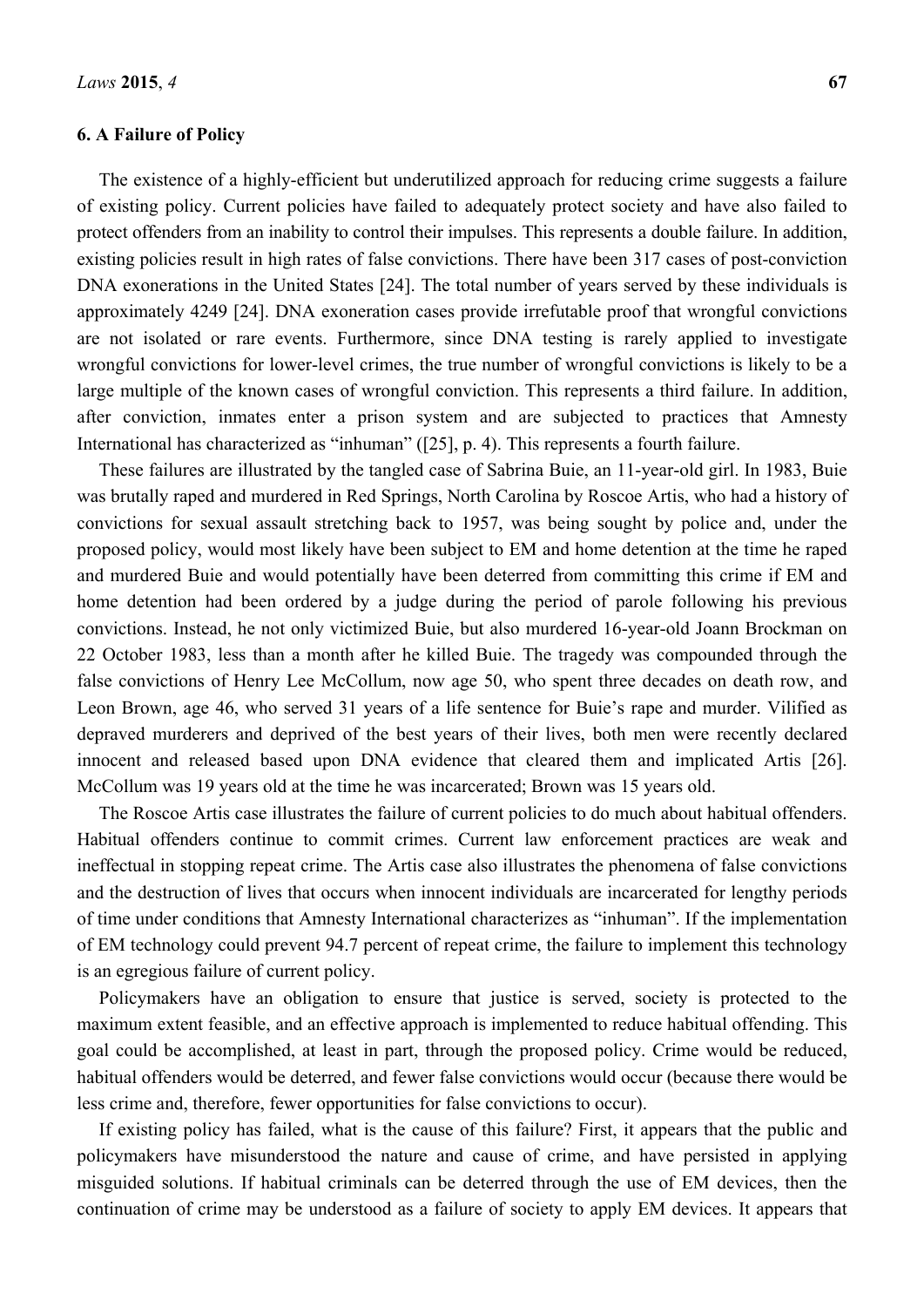the application of EM devices—in 94.7 percent of all cases—trumps other causes of crime. Whether those other causes involve psychological dysfunction, emotional dysfunction, or socioeconomic dysfunction (such as inadequate education or inadequate employment opportunities), the application of EM appears to override the influence of those other causes. If so, society arguably has an obligation to apply EM in order to protect society as well as to protect habitual criminals from the temptation to commit new crimes. In the same way, society has an obligation to supply pacemakers to individuals whose heart muscles do not function properly, and an obligation to supply eyeglasses to individuals whose eyes do not focus properly. If society has an opportunity to apply EM but does not do so, and if the consequence is that habitual criminals continue to commit new crimes, then the cause of continued crime is arguably society's failure to take the necessary action.

A second reason for the failure of existing policy is a failure to appreciate and apply what has been learned from the Padgett *et al.* study regarding the impact of EM. Various authors have urged caution in interpreting the results of this study [27,28]. One concern focuses on an alleged lack of clarity about the aspects of the monitored offenders' supervision that actually changed their behavior. However, Padgett *et al.* employed statistical analyses to control for 62 independent factors influencing outcomes. By controlling for these factors, the analysis isolated the effect of EM plus home detention from other factors influencing outcomes. The analysis found that EM plus home detention reduced recidivism by 94.7 percent, including recidivism with regard to major offenses, while controlling for 62 factors that would otherwise bias the results. No other study controlled for this many factors.

Future studies of equivalent methodological rigor may yet contradict Padgett *et al.*'s results and may provide a basis for challenging those results. However, until a rigorous study is conducted that contradicts Padgett *et al.*'s results, the appropriate conclusion is that the best available empirical evaluation of the impact of EM indicates that EM deters 94.7 percent of all repeat crime and, furthermore, "EM works equally well for all 'types' of serious offenders" ([11], p. 83). Examples of crimes committed by offenders while being electronically monitored do not contradict Padgett *et al.*'s results because those results indicate that 5.3 percent of repeat crime is not deterred by EM.

The results indicate that EM deters 94.7 percent of all crime when applied under conditions similar to the conditions in Florida when the Padgett *et al.* study was conducted. While it can be assumed that poor implementation may lead to poor results, the results of the Padgett *et al.* study indicate that a level of implementation similar to the level achieved in the Padgett *et al.* study would produce results similar to the results in the Padgett *et al.* study. It is likely that measures are needed to ensure adequate implementation, but the results of the Padgett *et al.* study indicate that this level of implementation is feasible and practical on a large scale.

A third reason for the failure of existing policy is a failure to formulate attractive proposals for reform of the criminal justice system. An attractive proposal would clearly explain how the proposed changes would efficiently reduce crime and protect society without expending enormous resources on new prisons, expansion of the corrections system and law enforcement. An attractive proposal would build on research such as the Padgett *et al.* study to formulate recommendations about a strategy for reducing crime that can be supported by both liberal and conservative voters and political leaders.

A fourth reason for the failure of existing policy is a failure of organization. Policy change in the U.S. is driven by coalitions of organized lobbyists. However, with some notable exceptions, advocates of criminal justice reform have not organized an effective coalition for change and have not applied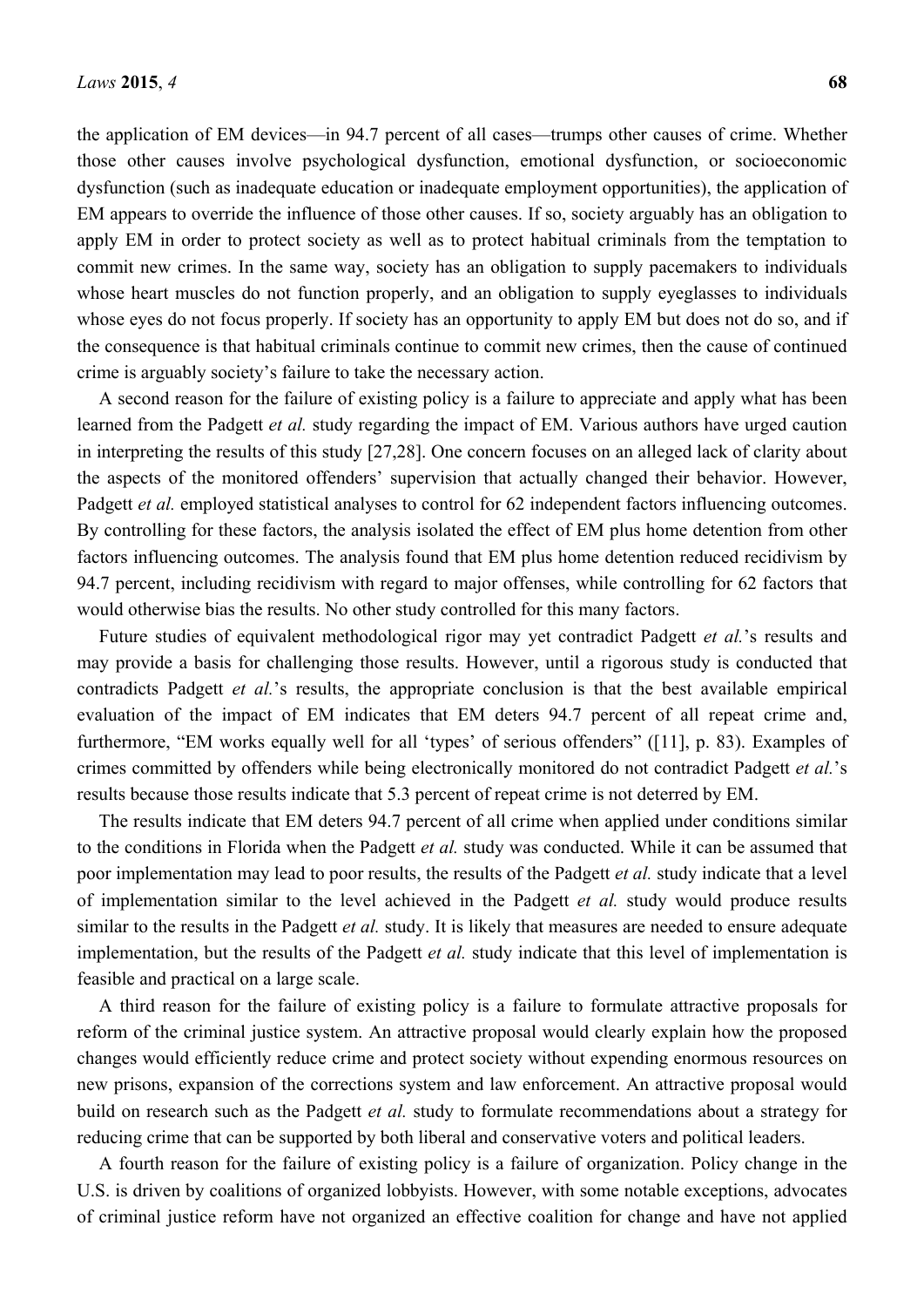basic principles for achieving change. To achieve change, advocates of reform will have to build coalitions focused around concrete, attractive proposals for change that may be translated into legislative bills with strong sponsors or ballot initiatives with strong support.

A fifth reason for the failure of existing policy is a failure of communication. To achieve change, advocates of reform will need to construct a persuasive, easily-understood message that focuses on evidence-based crime reduction policies, appeals to American values of fairness, justice and efficiency and promises real change. This message might focus on descriptive terms such as "evidence-based crime reduction policies", "electronically-monitored parole and probation", "offender-focused electronic monitoring", "evidence-based deterrence policies", "GPS ankle-bracelets", "impulse control", "impulse suppression", "impulse management", "impulse arrest", "impulse deterrence", "repeat offenders", "habitual offenders", "protection of society", and "split-sentencing".

#### **7. Prospects**

What are the prospects for changing state laws in the ways required by the proposed policy? State laws may be changed through legislative bills introduced by members of state assemblies, or they may be changed through ballot initiatives introduced by citizens. In either case, prospects for change depend on the balance between constituents who would support the proposed policy and constituents who would oppose it. If more constituents support the proposed policy than are opposed to it, their legislators are likely to support it. If more voters support the proposed policy than are opposed to it, a ballot initiative is likely to pass.

An indication of the relative strength of potential supporters *versus* potential opponents may be inferred from the approval by California voters of Proposition 47 on 4 November 2014 [29]. In essence, Proposition 47 reduced prison terms for certain crimes. Similarly, the proposed policy would release prisoners early. However, Proposition 47 did not implement EM or any other steps to ensure that released prisoners would be deterred from committing new crimes—the releases are "naked". In contrast, the proposed policy would implement EM plus home detention for all released prisoners, and would do so for the entire period of parole or probation. Thus, the proposed policy differs from Proposition 47 because it promises to protect society from 94.7 percent of the crime that would otherwise be committed by released prisoners.

Over 58 percent of California voters approved Proposition 47 [29]. Thus, a substantial majority of voters approved reductions in prison terms—despite the absence of EM and home detention for released prisoners. Since the main argument opposing Proposition 47 involved concern about "naked" releases—the increase in crime that may be expected when prisoners are released early but not electronically monitored—one might expect that greater numbers of California voters would prefer the proposed policy, compared to Proposition 47, because the proposed policy would implement EM plus home detention and would promise to protect society from 94.7 percent of the crime that would otherwise be committed by released prisoners. This suggests that over 58 percent of California voters might support a ballot initiative to implement the proposed policy.

The impetus for Proposition 47 was the 2011 U.S. Supreme Court order requiring California to reduce its prison population. This pressure is not limited to California. Prison overcrowding is a perennial issue facing all states. Federal courts previously ordered several southern states to reduce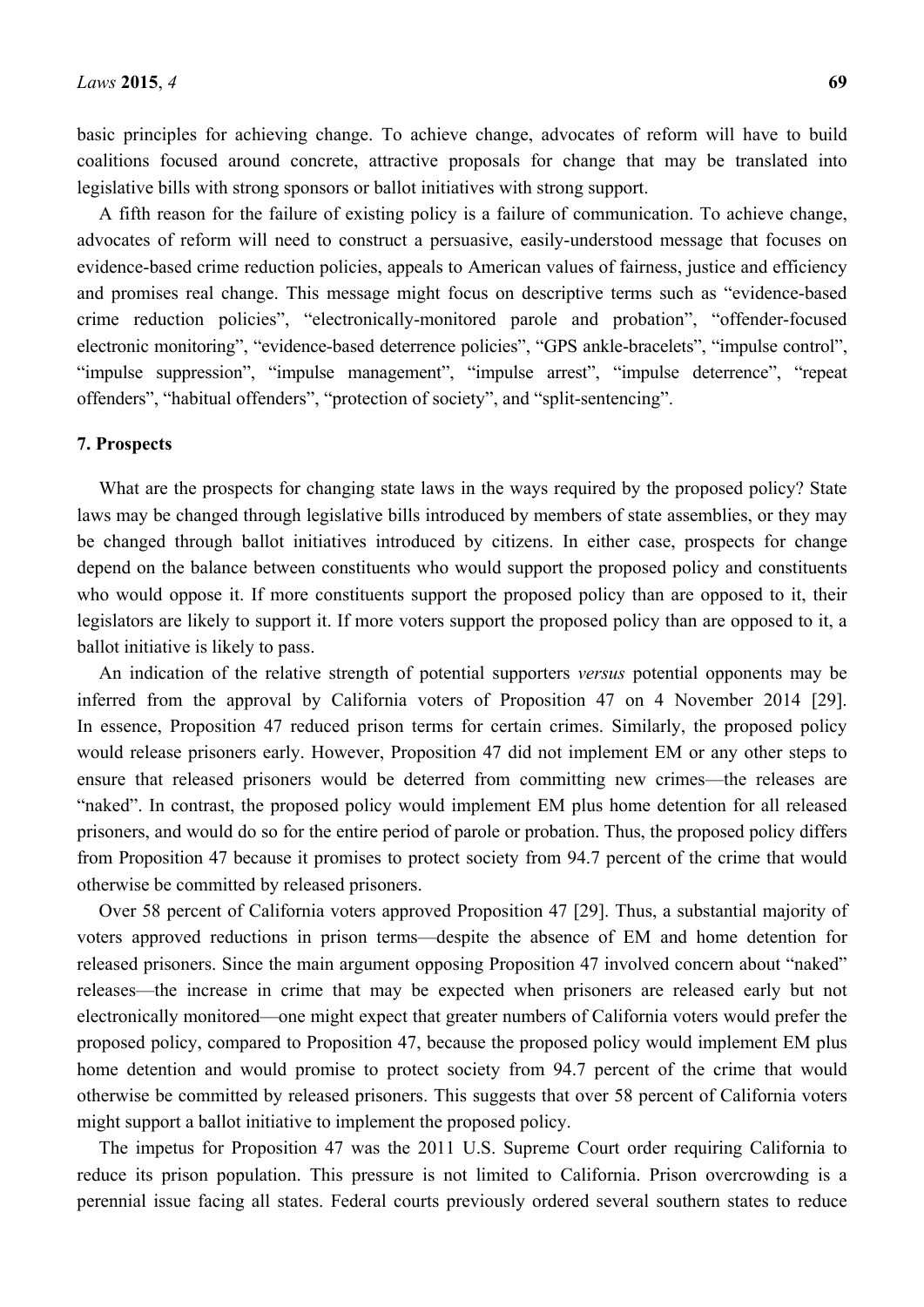overcrowding [2]. Lacking the funds needed to build new prisons, state governments were forced to find alternatives to incarceration [2]. The 2008 financial crisis caused economic activity and tax revenues to collapse, created a fiscal emergency, and created intense pressure to cut state expenditures, including expenditures on prisons. This renewed pressure on all states to find alternatives to incarceration. While economic activity and tax revenues have recovered, the impetus to find alternatives to incarceration remains strong because incarceration is now viewed as a costly, inefficient means to control crime.

Intense pressure to reduce prison populations and expenditures has undercut support for mass incarceration in conservative as well as liberal states. Policies similar to Proposition 47 have been implemented in both Texas and South Carolina, two conservative states [29]. In 2013, 31 politically-diverse states adopted a total of 46 changes in sentencing policies that reduced prison terms and sought to reduce prison populations [30].

Numerous states now permit sentences to be split. The initial portion of the sentence is served in prison and a subsequent portion is served on probation, outside prison, subject to various court-specified conditions. In some states, a court may order split sentencing at the commencement of the sentence, while in other states offenders must serve a portion of their sentences in prison before petitioning a court to be allowed to serve the remainder of their sentences on probation. The use of EM and home detention as a condition of probation has been limited but could easily be expanded.

Acceptance of split sentencing and early prisoner release is a major step toward the proposed policy. Therefore, it is highly significant that split sentencing—whether or not it is linked to EM and home detention—is available by statute in many states and has gained acceptance by courts and prosecutors in multiple jurisdictions. Florida allows split sentencing [11]. New York allows split sentencing for certain crimes [31]. California allows split sentencing [32]. At least 14 states including Texas, Kentucky and Indiana allow "shock probation", which is essentially equivalent to split sentencing, for certain crimes [33–36]. Oklahoma allows split sentencing [37]. Wyoming allows split sentencing [38]. Alabama allows split sentencing, with certain restrictions [39]. North Carolina allows split sentencing [40]. Ohio allows shock probation even for serious offenders [33]. Oregon and Maine allow split sentencing [41].

These changes in sentencing policies have allowed a third of all states to close prisons over the past three years—including North Carolina, Georgia, Kentucky, New York, Pennsylvania and Texas [30,42]. Nearly two-thirds of all states have enacted reforms designed to reduce the number of inmates [30,42]. North Carolina closed six juvenile and adult facilities in 2013 [2]. Keith Acree, at the North Carolina Department of Public Safety, noted that the state has closed a total of 16 prisons over the past eight years and observed, "There's been no pushback at all….The only public or political opposition to the prison closures has come from some people losing their jobs or being reassigned" [42].

Significantly, the changes in sentencing policies that permitted prison closures received support and were implemented despite the omission of the protections afforded by EM plus home detention. Therefore, the proposed policy—involving EM plus home detention—may be even more attractive to voters because it directly addresses the primary concern when prisoners are released early. This suggests the possibility that the proposed policy might garner broad national support. If the introduction of EM plus home detention throughout conventional periods of parole and probation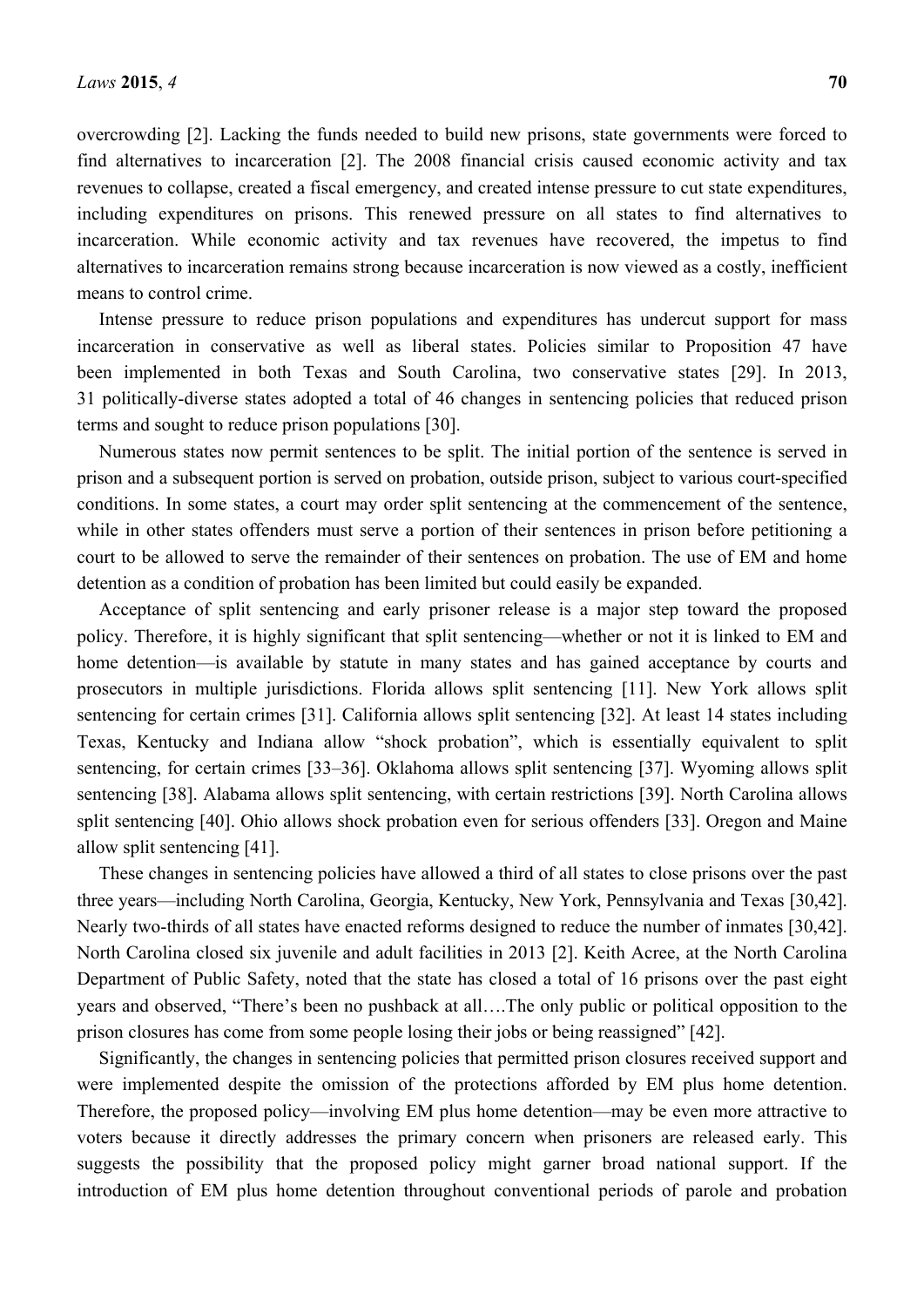reduces repeat crime by 94.7 percent, the proposed policy might elicit support from both liberal and conservative voters.

A national public opinion survey conducted in January 2012 indicates that the proposed policy might receive broad support from American voters. Across political parties and geographic regions, American voters support reductions in prison terms as long as released prisoners are supervised [43]. Perhaps the most remarkable finding concerns violent offenders. By a margin of 67 percent to 26 percent, voters overwhelmingly prefer shorter sentences, followed by release and mandatory supervision, rather than full sentences followed by release without any supervision [43]. The margin of support was large for Democrats (72 percent to 24 percent), Republicans (62 percent to 30 percent), voters who were members of a household that had experienced violent crime (68 percent to 24 percent), and voters who were members of a household that included a law enforcement officer (62 percent to 34 percent) [43].

The pattern is repeated with regard to non-violent offenders. By a margin of 69 percent to 25 percent, voters overwhelmingly prefer shorter sentences, followed by release and mandatory supervision, rather than full sentences followed by release without any supervision [43]. The margin of support was large for Democrats (72 percent to 23 percent), Republicans (67 percent to 26 percent), voters who were members of a household that had experienced violent crime (74 percent to 21 percent), and voters who were members of a household that included a law enforcement officer (67 percent to 28 percent) [43].

In sum, both Democrats and Republicans support reforms that would release prisoners early but subject them to mandatory supervision [43]. Significantly, 92 percent of voters agree that "An effective probation and parole system would use new technologies to monitor where offenders are and what they are doing, require them to pass drug tests, and require they either keep a job or perform community service" [43]. Together, these results indicate broad support among both conservative and liberal voters for the type of reform that is proposed here.

#### **8. SB 1410**

Support for reform is being converted into legislative action at the national level. In January 2014, the U.S. Senate Judiciary Committee passed Senate Bill 1410, The Smarter Sentencing Act, a bipartisan bill that would revise federal mandatory sentencing guidelines for a variety of crimes in an effort to reduce the size of the current U.S. prison population and costs associated with it [44]. The act has been described as the most significant legislative bill regarding criminal justice reform to reach the Senate floor in several years [42]. The act reduces the length of mandatory sentences for drug related crimes. Twenty-year minimum sentences are reduced to 10 years, 10 year minimums to 5, and 5 year minimums to 2. The reductions apply to offenses covered under the Controlled Substances Act and Controlled Substance Import and Export Act involving marijuana, cocaine, heroin, PCP, LSD, methamphetamines, or a counterfeit of these substances. The act expands the ability of non-violent offenders to receive reduced sentences under the federal "safety valve", which provides judicial discretion in assigning sentences below the federally established minimums to non-violent offenders with limited criminal histories [44]. The act would also permit the Fair Sentencing Act of 2010, which eliminated the 5 year mandatory minimum sentence for first-time possession of crack cocaine, to be applied retroactively to currently incarcerated individuals who have not previously had their sentences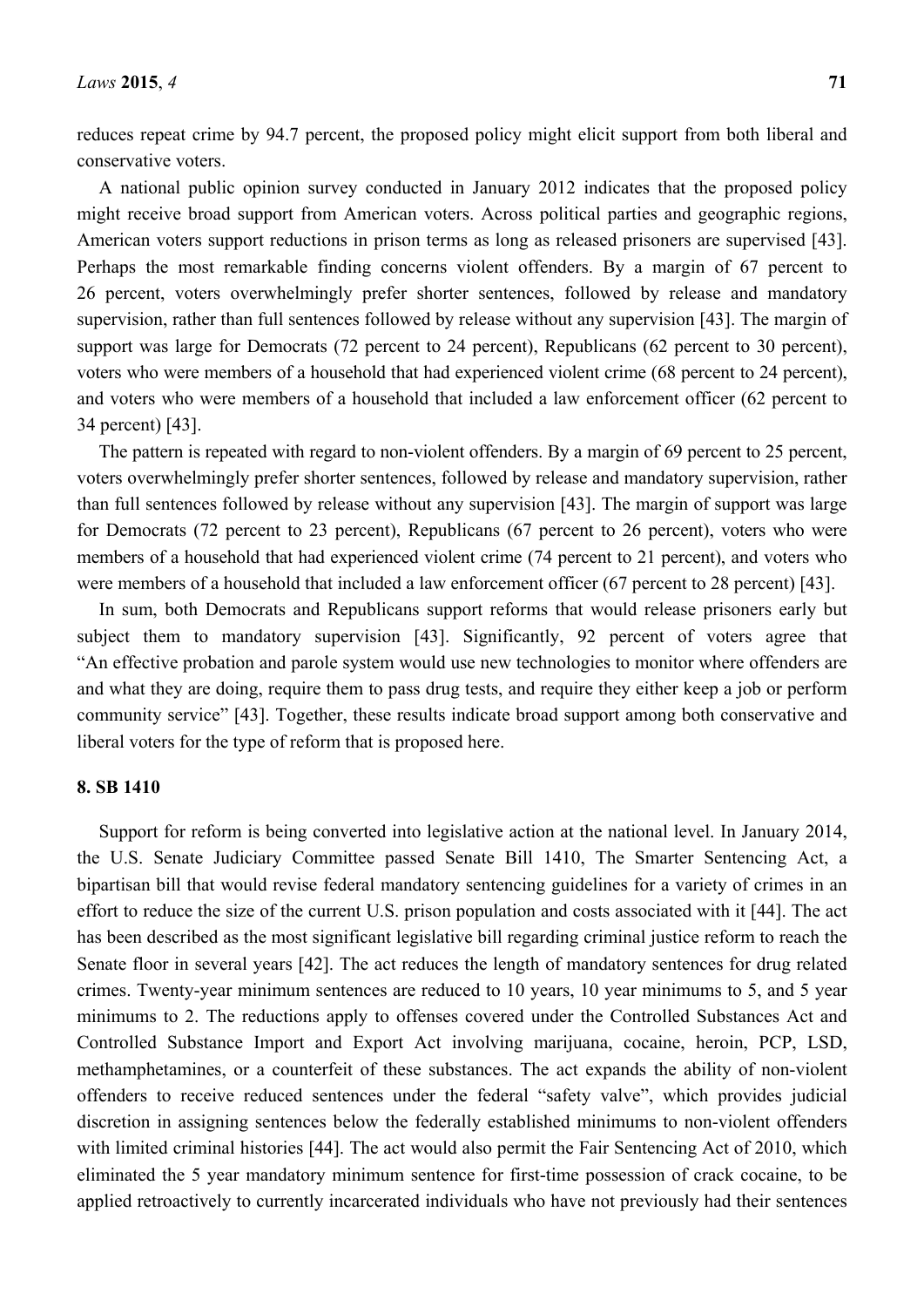decreased [44]. This provision would give nearly 9000 inmates currently in prison for possession of crack cocaine an opportunity to have their sentences reduced [2]. A similar bill exists in the House [44]. Sponsored by Congressman Labrador (Republican from Idaho) and Congressman Scott (Democrat from Virginia), the bill contains the same sentencing changes for drug based offenses and transparency initiatives [44].

The Smarter Sentencing Act was introduced as a cost-cutting measure by Senator Durbin (Democrat from Illinois) along with 31 bipartisan cosponsors to address the ballooning federal prison population, nearly half of which is incarcerated for drug offenses [44]. The sponsors argued that the "changes could save taxpayers billions in the first years of enactment" [44]. Significantly, Maplight.org lists 47 organizations that supported the bill including the American Bar Association, the American Civil Liberties Union (ACLU), Drug Policy Alliance, International Union of Police Associations, National Association for the Advancement of Colored People (NAACP), and Students for Sensible Drug Policy (SSDP), while only three organizations opposed it [45]. The amount of contributions given to Senators from interest groups that supported the bill was 18 times as large as the amount of contributions from interest groups that opposed the bill. The interest groups supporting the bill included groups representing women's issues, Republican/conservative causes, minority/ethnic groups, state and local government employee unions, commercial service unions, welfare and social work organizations, health and welfare policy organizations, churches, clergy and religious organizations, labor unions, elected and appointed public officials, fiscal and tax policy organizations, human rights organizations, and consumer groups [45]. Organizations representing police and firefighter unions and associations were split in their support of the bill [45].

This indicates broad public support for reforms that reduce prison sentences. Broad support from influential interest groups translates into lopsided contributions to congressmen who support reform and translates into broad, bipartisan congressional support at the federal level. Opposition is limited to a small number of organizations, mainly representing peace officers, and the opposition is split.

# **9. The Tide Turns**

The wave of states that have adopted sentencing reforms, the overwhelming support for the Smarter Sentencing Act, the results of the January 2012 national opinion survey, and the closure of prisons in numerous states suggest that support for mass incarceration has evaporated across the nation. A "tipping point" has been reached [2]. "The paradigm of mass imprisonment is exhausted" ([2], p. 18). The ideology of mass imprisonment is now viewed as bankrupt [2]. Policymakers and the public are searching for alternatives. There is a consensus that mass incarceration is extremely expensive, bad social policy, and America incarcerates too many people, for too much time, at too much expense to taxpayers [42,46].

Intense pressure to cut state expenditures, widespread acknowledgement that mass incarceration is a failure, public demand for alternatives, and experience with multiple rounds of prison closures, changes in state sentencing policies, and reductions in prison sentences have opened the way for lawmakers, both liberal and conservative, to consider new strategies [2,42].

While a popular perception is that voters are fixated on policies to "get tough" on crime and are resistant to criminal justice reform, survey data suggest instead that the majority are pragmatic [47].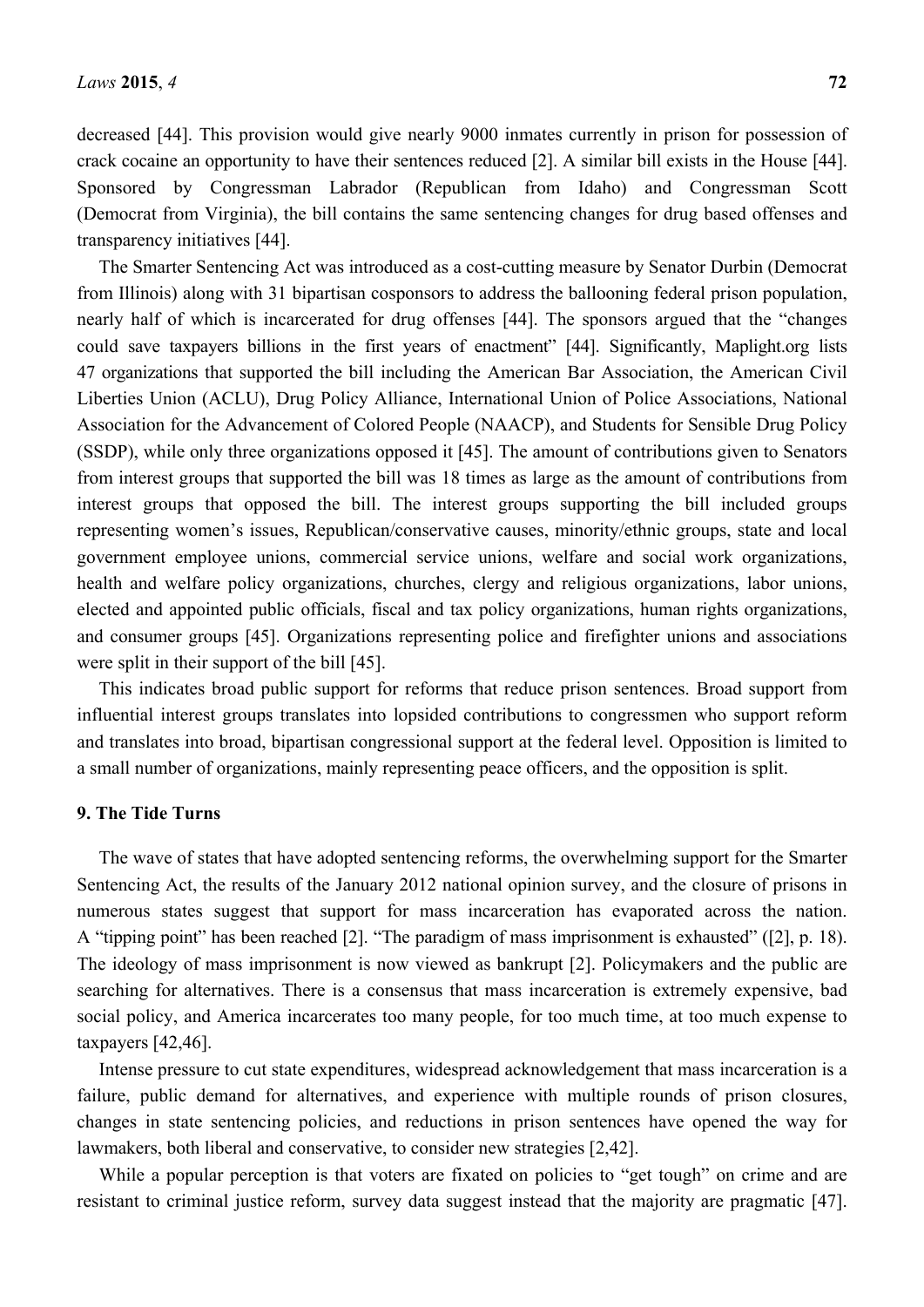Conservative leaders now reject mass incarceration. A "statement of principles" endorsed by 70 leading conservative figures emphasized that prison is not the solution for every type of offender:

Conservatives are known for being tough on crime, but we must also be tough on criminal justice spending. That means demanding more cost-effective approaches that enhance public safety. A clear example is our reliance on prisons, which serve a critical role by incapacitating dangerous offenders and career criminals but are not the solution for every type of offender [48].

The statement reiterated a central principle: government services should be evaluated on whether they produce the best possible results at the lowest possible cost [48]. The statement noted that heavy reliance on prisons is not cost-effective, emphasized the importance of "achieving a cost-effective system that protects citizens, restores victims, and reforms wrongdoers", and opened the door to consideration of new strategies [48].

Thus, the new narrative now focuses on cost-effective, research-based strategies to improve public safety [2]. This has translated into increased receptiveness of Democratic and Republican state leaders to new ideas and a willingness to adopt research-based strategies that are more effective and less expensive than incarceration: "evidence-based corrections has arrived" ([2], p. 19). The emphasis on research evidence now permeates the discourse surrounding criminal justice reform at both state and federal levels. The new emphasis on research evidence and cost-efficiency is illustrated by a joint program between the Justice Department and civil society titled the "Justice Reinvestment Initiative" [42]. Since 2010, this program has sought to "identify and implement cost-efficient, evidence-based criminal justice reforms" [42].

While the movement has been driven by the imperative to reduce prison expenditures, the emphasis on research evidence and cost-effectiveness aligns with deeply-rooted American values and a strong desire for government efficiency—as illustrated by the statement of principles enunciated by 70 leading conservative figures [48]. Furthermore, as noted by Joan Petersilia and Francis Cullen, "once science is embraced as a criterion for decision-making, a retreat from knowing 'what the evidence says' is difficult" ([2], p. 19). Research evidence is now a staple of conversations held with policymakers pursuing criminal justice reform [49].

This does not imply that policy is normally guided by research evidence or would be guided by the evidence presented here. However, the analysis suggests why the research reported here, and why the proposal to release prisoners early but require EM plus home detention, may neatly align with fiscal imperatives to cut state and federal expenditures on prisons, judicial pressure to eliminate prison overcrowding, public opinion that favors early prisoner releases linked to technology-enhanced mandatory parole supervision, momentum at the state and federal levels to revise sentencing guidelines and embrace cost-effective alternatives to incarceration, broad recognition that mass incarceration has failed, and the hunger for cost-effective, evidence-based reforms that protect society and protect offenders from the temptation to commit new crimes.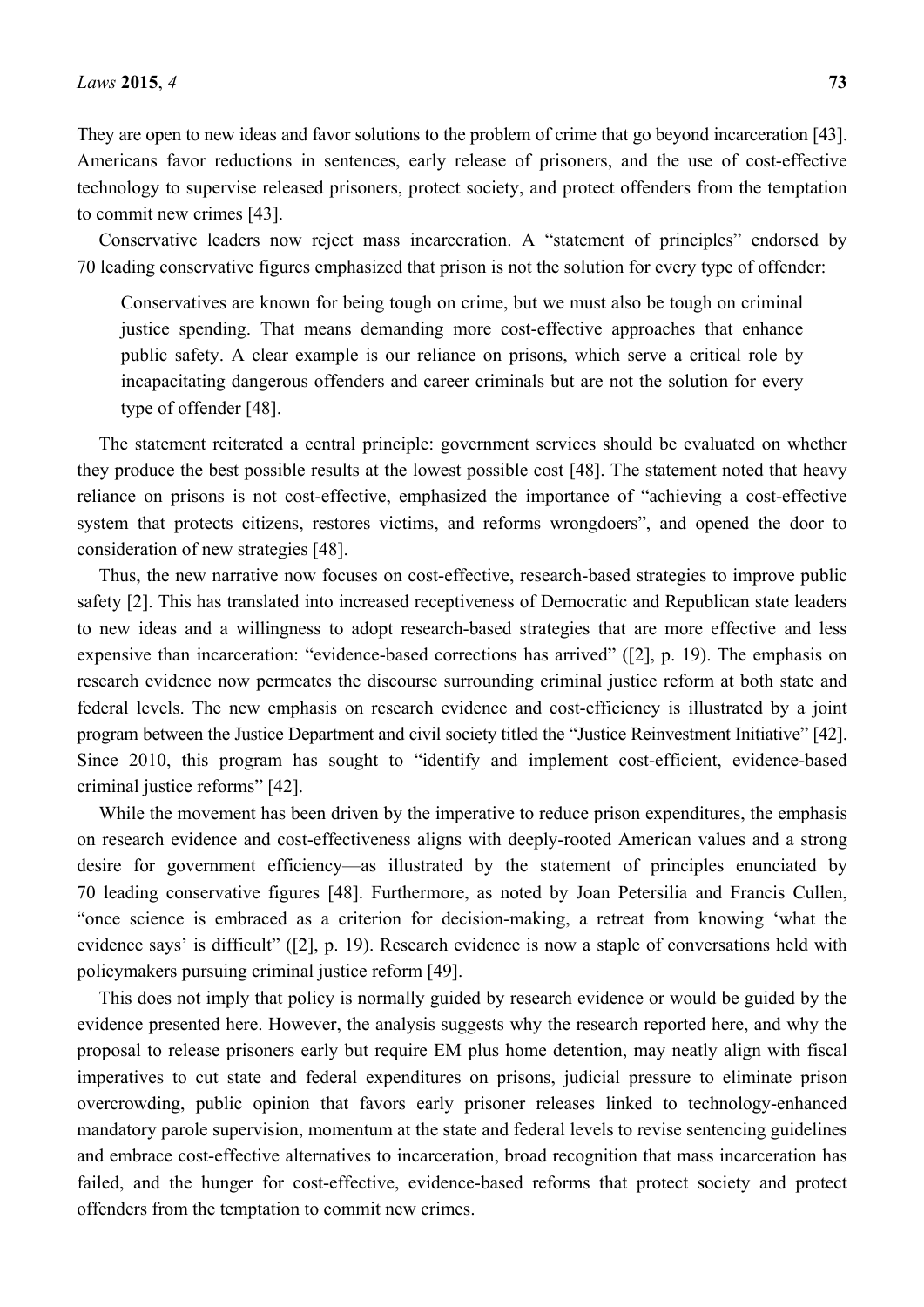#### **10. Stakeholder Analysis**

A question that arises is why the proposed policy has not already been implemented. If the proposal is sound and circumstances are ripe for change, what has prevented implementation? One possibility is lack of awareness that a cost-effective solution exists to the problem of crime. Even within the small circle of criminal justice scholars, awareness of the proposed policy and the research supporting it appears to be limited. This is compounded by a perception that electronic monitoring has been tried, evaluated and found to be overrated, warnings that true reform will require costly investments in rehabilitation services, and caution about accepting the Padgett *et al.* results [2,27,28]. Ultimately, stakeholders with regard to criminal justice reform will need to decide whether any of the alternative strategies for fighting crime, or the option of standing pat and waiting for additional evidence, is more promising than the proposal that is offered here. Each option offers risks. Only the stakeholders can decide what option to pursue.

Assuming, however, that the option of standing pat is not attractive, what reason is there to think that the legislative gridlock that characterizes Washington, DC can be overcome? What reason is there to think that the American policy process, driven by partisan interests and controlled by powerful lobbying groups, would ever coalesce around the proposed policy—a policy that is billed as rational and cost-effective but is otherwise wonkish and difficult to capture in a sound bite? The answer to this question requires answers to several other questions. Who are the stakeholders with regard to criminal justice reform? What are their interests and concerns? What would be their likely responses to the proposed policy?

The stakeholders, their preferences, and their likely responses to the proposed policy may be inferred from the list of organizations that took a position on SB 1410, the Smarter Sentencing Act of 2014. The 47 organizations that supported this bill included organizations concerned with criminal justice policy and human rights: the American Bar Association, American Civil Liberties Union (ACLU), American-Arab Anti-Discrimination Committee, American Probation and Parole Association, Association of Prosecuting Attorneys, Community Action Partnership, Council on American-Islamic Relations, Drug Policy Alliance, Ella Baker Center for Human Rights, Gamaliel Foundation, Heritage Action for America, Human Rights Watch, International Community Corrections Association, International Union of Police Associations, Japanese American Citizens League, Jewish Council for Public Affairs, Lawyers' Committee For Civil Rights Under Law, Leadership Conference on Civil and Human Rights, League of Women Voters, National Action Network, National Association of Evangelicals, National Association of Social Workers, National Council of La Raza, National Employment Law Project, National Health Care for the Homeless Council, Religious Action Center of Reform Judaism, Samuel DeWitt Proctor Conference, Unitarian Universalist Association, and the United Methodist Church, General Board of Church and Society [45]. These stakeholders might respond to the appeal of the proposed policy as a promising strategy to reform the criminal justice system, improve public safety and improve the treatment of individuals convicted of crimes. Notably, this list of organizations included the American Probation and Parole Association and the Association of Prosecuting Attorneys, indicating broad support even among groups that might be expected to oppose SB 1410.

A second set of stakeholders that supported SB 1410 involves organizations that advocate for the rights of convicted individuals: Justice Strategies, Prison Policy Initiative, R Street Institute,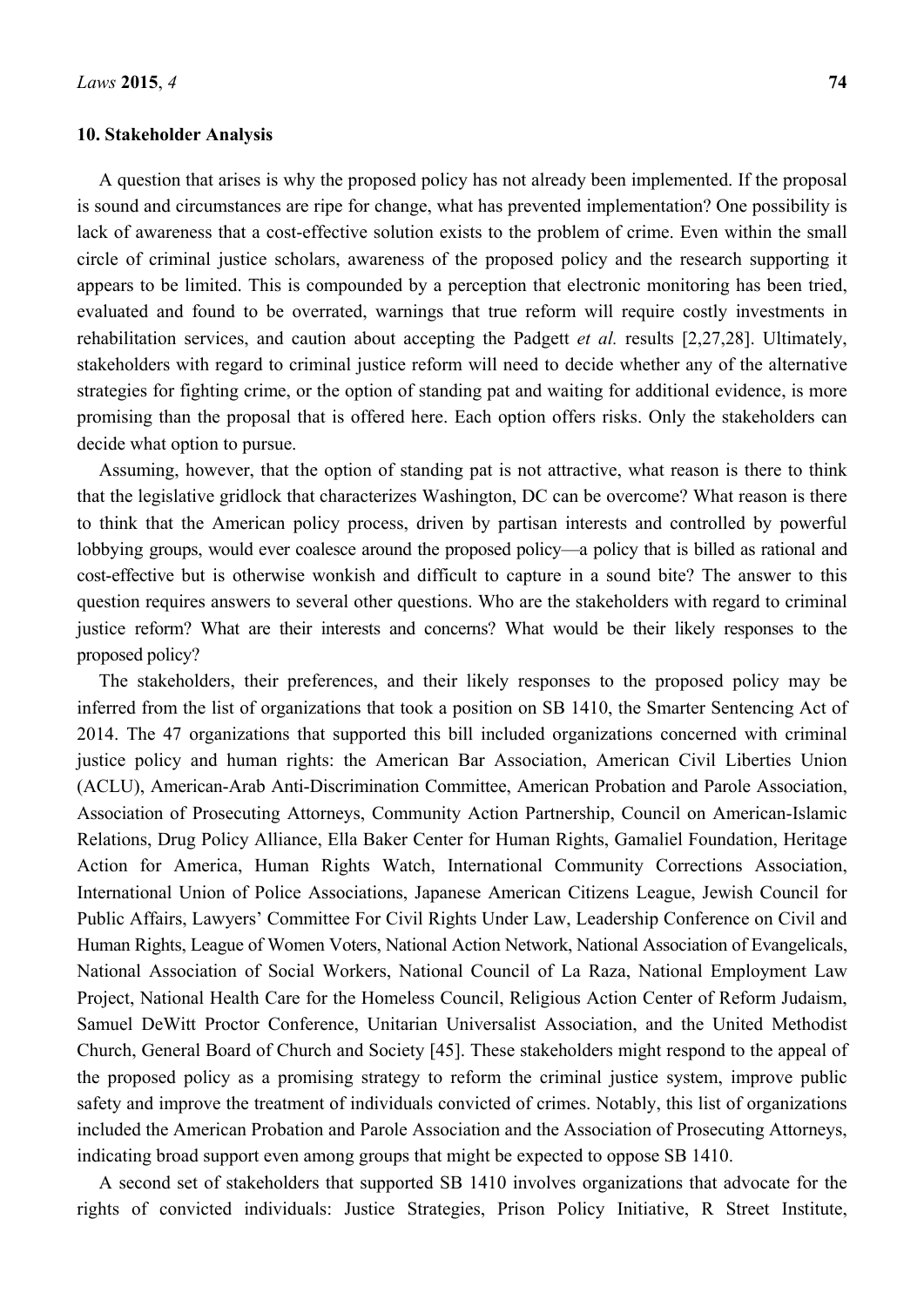Sentencing Project, StoptheDrugWar.org, Students for Sensible Drug Policy, CURE-Women Incarcerated, Families against Mandatory Minimums, OurTime.org, and Prison Fellowship [45]. These stakeholders might respond to the appeal of the proposed policy as a promising strategy to improve the treatment of individuals convicted of crimes.

A third set of stakeholders that supported SB 1410 involves organizations that advocate for the advancement of black Americans, including the National Association for the Advancement of Colored People (NAACP) and the National Urban League [45]. While 100 Black Men of America is not listed as a financial contributor in support of SB 1410, it is generally aligned in support of sentencing reform. These stakeholders might respond to the appeal of the proposed policy as a promising strategy to redress the enormous imbalance in the incarceration rates of blacks, compared to whites.

A fourth set of stakeholders that supported SB 1410 includes powerful mainstream organizations that represent the broad interests of large segments of American society: the AFL-CIO, American Federation of State, County and Municipal Employees, Americans for Tax Reform, the Coalition to Reduce Spending, the Service Employees International Union, and the Taxpayers Protection Alliance [45]. These stakeholders might respond to the appeal of the proposed policy as a promising strategy to reduce taxes, reduce expenditures on prisons, and protect society.

Significantly, these stakeholders supported SB 1410 despite the omission of the protections afforded by EM plus home detention. Therefore, the proposed policy—involving EM plus home detention may be even more attractive to these stakeholders, because the proposed policy directly addresses the primary concern when prisoners are released early. This suggests the possibility that the proposed policy might garner broad national support. If the introduction of EM plus home detention throughout conventional periods of parole and probation reduces repeat crime by 94.7 percent, the proposed policy might elicit support from all of the stakeholders that supported SB 1410.

The three organizations that opposed SB 1410 were the National Association of Assistant United States Attorneys, the National Association of Police Organizations, and the National Narcotics Officers' Associations' Coalition. It is notable that victims' rights organizations were not listed as opponents of SB 1410—suggesting that they were not opposed. However, it may be presumed that all of these groups were concerned about the potential increase in crime associated with reduced sentences, and all of these groups might be attracted to the proposed policy because it directly addresses the primary concern when prisoners are released early.

Other organizations that were not listed as contributors supporting the passage of SB 1410, but may respond to the appeal of the proposed policy as a promising strategy to reform the criminal justice system, improve public safety and improve the treatment of individuals convicted of crimes, include: Amnesty International, Human Rights First, US Human Rights Network, The Pew Center on the States Public Safety Project, Vera Institute of Justice, Crime Survivors for Safety and Justice, the Open Society Policy Center, the Council of State Governments Justice Center, Nation Inside, Reentry Central, Solitary Watch, the Innocence Project, Just Detention International, the Prison Activist Resource Center, the Women's Prison Association, the California Coalition for Women Prisoners, Children of Inmates, Legal Services for Prisoners with Children, Reclaiming Futures National Program Office, the Pennsylvania Prison Society, the National Governors Association (NGA), the National Business Association, and the American Association of Retired Persons (AARP). Governors may be expected to support the proposed policy because this strategy promises to greatly reduce crime,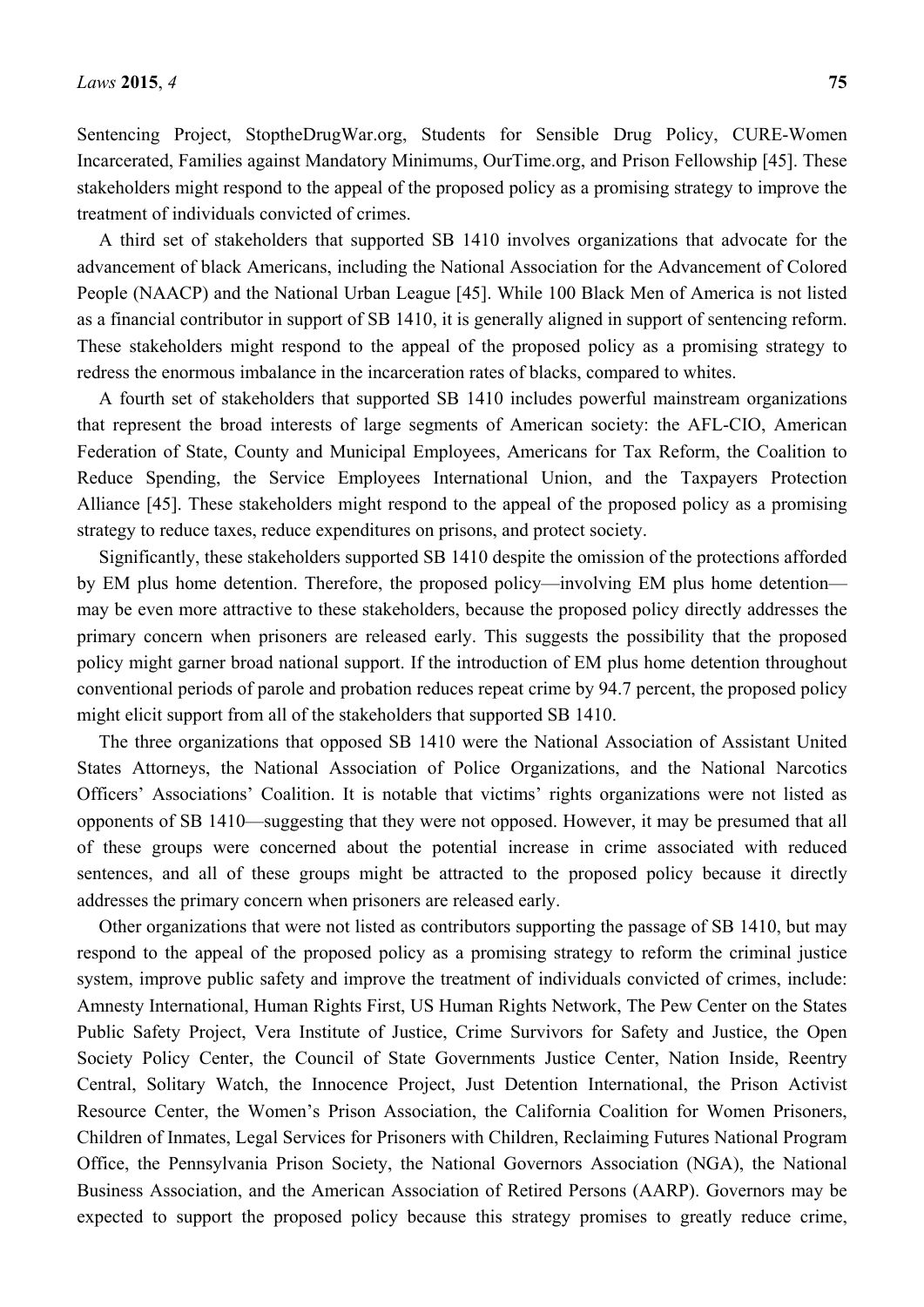increase public safety and reduce government expenditures on prisons and corrections, thereby reducing taxes. The National Business Association may be expected to support the proposed policy because the strategy promises to reduce crime, reduce government expenditures on prisons and corrections, and reduce taxes. The American Association of Retired Persons may be expected to support the proposed policy because it promises to greatly reduce crime, including crime committed against retired persons; increase public safety, especially for retired persons; and reduce taxes that are especially onerous for retired persons living on fixed incomes.

This suggests the possibility that a broad coalition, representing the interests of many Americans, could be constructed with the goal of influencing public policy. An organized campaign that recruited the support of these stakeholders, built a coalition representing the broad interests of large segments of American society and appealed to American values of fairness, justice, and efficiency and promised real change could potentially be successful in achieving the changes in state and federal laws that would be necessary to implement the proposed policy regarding EM and home detention. This perspective suggests reason for optimism.

Stakeholders who might oppose the proposed policy might include the same stakeholders who opposed California Proposition 47: police and police chiefs, sheriffs, corrections officers, and district attorneys. However, since the proposed policy includes EM plus home detention, in contrast to Proposition 47, the proposed policy is potentially more attractive to peace officers and district attorneys because EM plus home detention promises to protect society from 94.7 percent of the crime that would otherwise be committed by released prisoners. Furthermore, the proposed policy—unlike Proposition 47—does not reduce certain felonies to misdemeanors. In any case, the outcome of the Proposition 47 ballot initiative, where over 58 percent of voters approved the initiative and rejected arguments in opposition, suggests that opposition to the proposed policy could be overcome.

The proposed policy might be attractive to peace officers, district attorneys and victims' rights associations because it offers perhaps the only practical means of requiring offenders to serve out their full sentences. The proposed policy envisions that offenders would serve the first half of their sentences in prison, while the second half would be served in the form of EM plus home detention. Historically, offenders have served approximately half of their sentences in prison but have then been released on parole without EM and without home detention ([3], p. 58). The Padgett *et al.* study indicates that EM plus home detention during the second half of each sentence is nearly as effective as locking prisoners in a maximum security prison. Thus, society would receive nearly the same level of protection as would be the case if all prisoners served out their full sentences in a maximum security prison.

The proposed policy might be attractive to peace officers, district attorneys and victims' rights groups because it offers perhaps the only practical means of complying with mandates to reduce prison overcrowding while maintaining tight control over released prisoners. California was forced to reduce overcrowding by order of the US Supreme Court and had to release thousands of prisoners [50,51]. Those prisoners may have been placed on parole or probation, but were not supervised through EM and home detention. The proposed policy would permit states such as California to comply with mandates to reduce overcrowding and release prisoners from prison but maintain a level of control over released prisoners that deters 94.7 percent of the crime that would otherwise occur.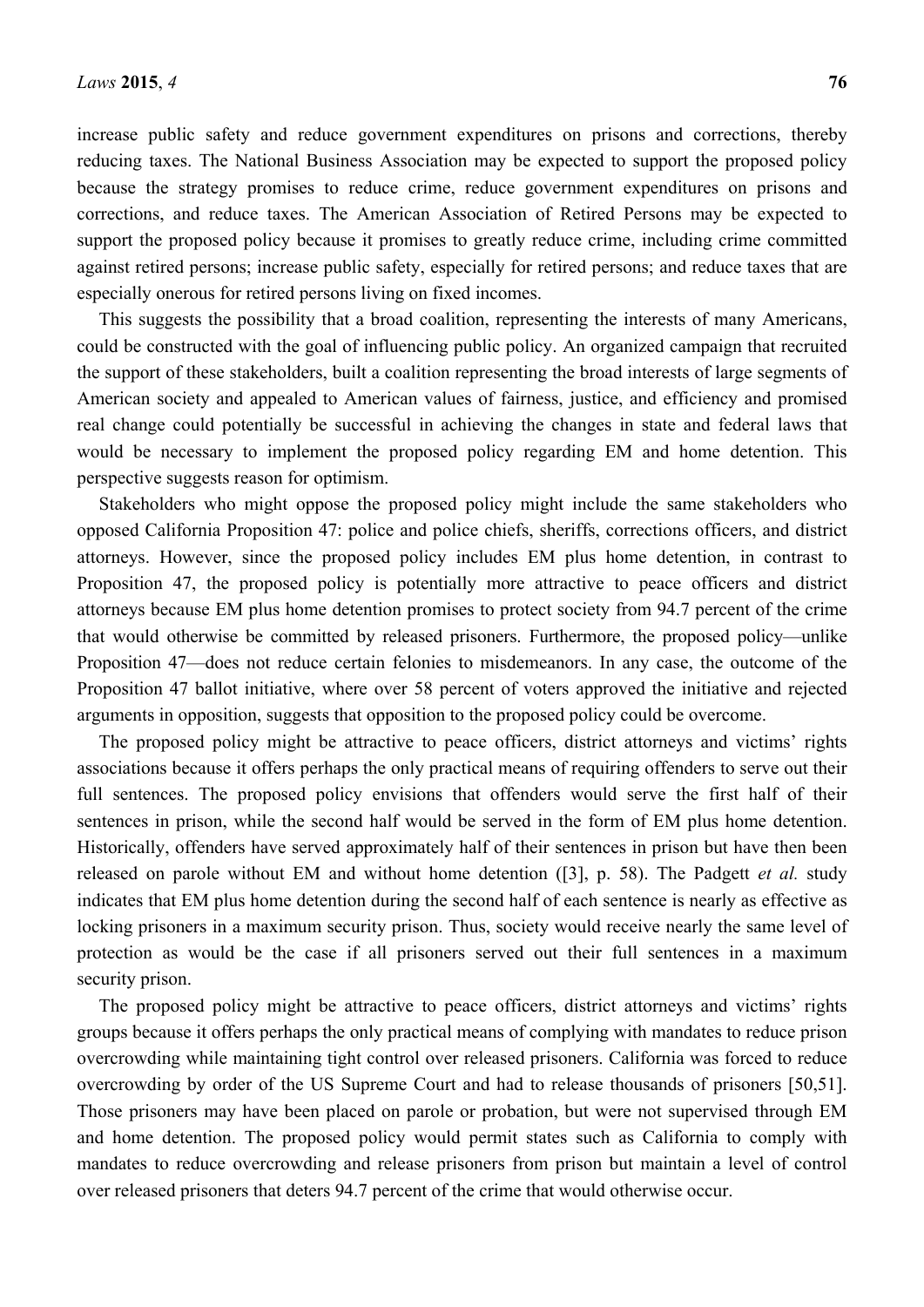The proposed policy might be attractive to judges who must consider the possible impact of early prisoner releases on society, as well as on their chances of re-election. When prisoners are released early but commit new crimes, judges are vulnerable to charges by their opponents that they are "soft on crime" and may be replaced at the next election. Former District and Circuit Court Judge Thomas Knopf expressed the anxiety that he felt as a judge whenever he contemplated a decision regarding early prisoner release: "I think it's one of the more difficult decisions... Iif youl make a bad decision [and] you let someone out that would cause other havoc or crimes, you'll answer for it" [52]. The ability to impose EM plus home detention could make early prisoner releases more acceptable by alleviating concerns that early releases would contribute to an increase in crime.

#### **11. Legislation**

While changes in state law could be achieved with a ballot initiative, such campaigns are labor-intensive and require the investment of substantial resources. An alternative route would involve securing the cooperation of state legislators who are willing to sponsor and support the passage of legislation that would implement the proposed policy. If bipartisan sponsorship could be secured from Democratic and Republican legislators, this route might be quicker and easier than a ballot initiative. The challenge is to translate the proposed policy into legislation by building a coalition of influential advocates regarding the policy issue and the proposed solution, identifying key legislators and government officials, and creating a public litmus test of their support for the proposed policy.

The first step would be to identify key legislators and legislative staff members who control legislative bills concerning criminal justice reform. Key legislators might include Assembly, House or Senate members and staff members of corrections committees, prison reform committees, judiciary committees and similar committees.

Once key decision-makers are identified, it would be necessary to gain their support. In general, this would require a demonstration that there is a higher level of support among constituents who favor the proposed policy, compared to those who may be opposed. This demonstration could be accomplished by building a vocal coalition of advocates for the proposed policy, securing letters of support, and organizing petitions that demonstrate the support of large numbers of constituents.

An effective strategy might employ the use of online petitions to create public litmus tests and compel the support of key decision-makers for the proposed policy. Petitions serve to demonstrate support from large numbers of individuals who have the power to vote public officials out of office at the next election. While traditional petitions require the investment of large resources, online petitions are relatively easy to initiate, enabling social activists to quickly mobilize large numbers of citizens despite limited resources (see, for example, Change.org, MoveOn.org, Petition.org and Petitionsite.com). Petitions directed to key legislative decision-makers could compel votes to pass legislative bills out of committee, bring bills to the floor for voting, and compel support for the final bills.

#### **12. Conclusions**

This article has proposed a change in public policy that offers to greatly reduce major crime in the United States, protect society, eliminate prison overcrowding, and save taxpayer dollars. In addition, the article offers a theory of policy change and a stakeholder analysis that seeks to explain how this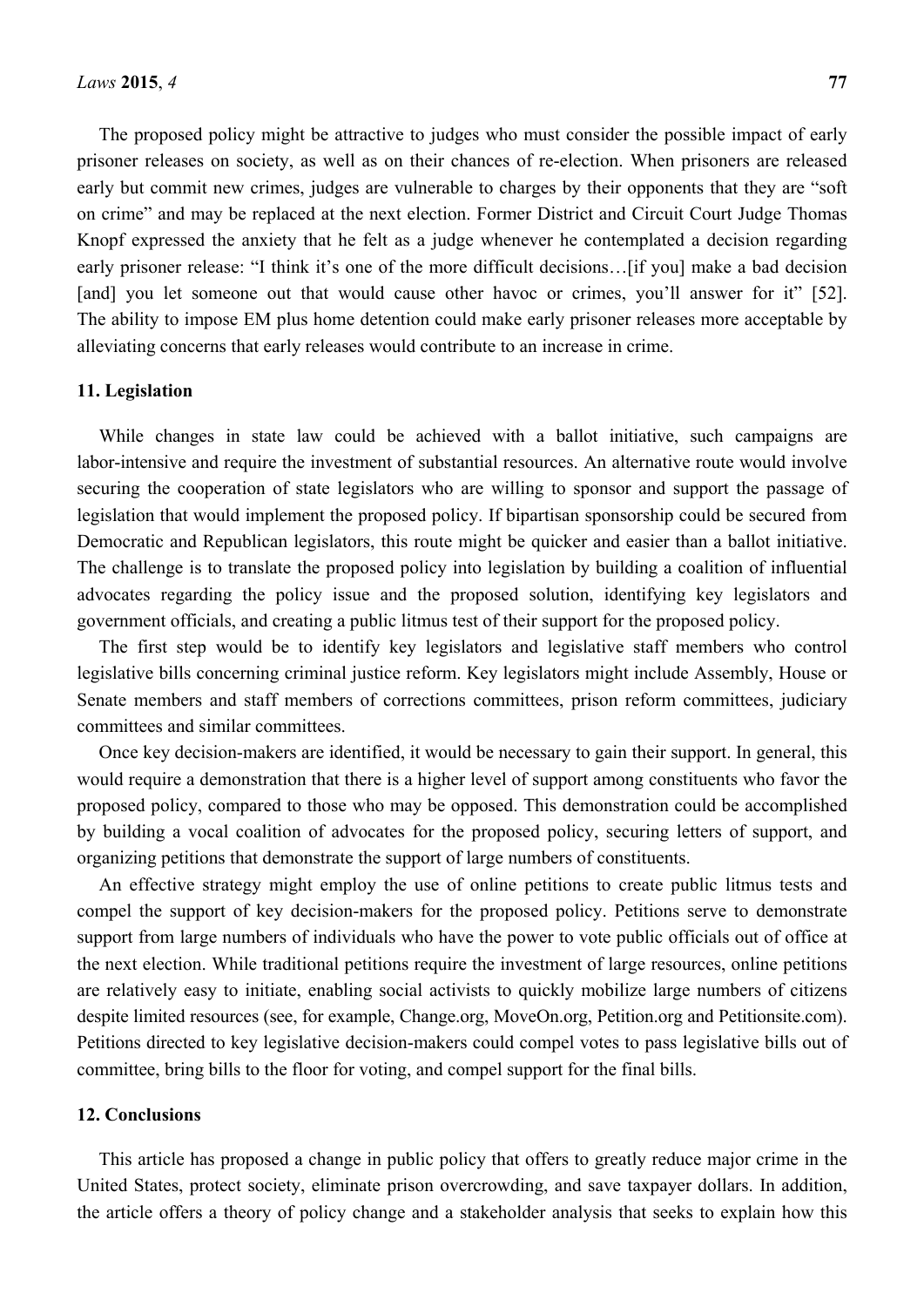change in policy might be accomplished, either through ballot initiatives or through legislation sponsored by state legislators, despite the legislative gridlock that characterizes the state and federal policy process. A highly visible, concerted effort by a coalition of criminal justice activists employing online petitions and a network of activists to mobilize a large mass of supporters could potentially generate a highly-public, intense mail campaign targeted to key decision-makers, create public litmus tests of their support for reform, galvanize action, and achieve the proposed reform of criminal justice policies.

While current paradigmatic assumptions appear to exclude consideration of EM and home detention as a promising strategy, EM and home detention have been successfully implemented in Britain and in Florida. This strategy has been found to be practical, effective, cost-effective, ethical and humane. Padgett *et al.*'s results suggest that the proposed policy would avert 94.7 percent of the crimes typically committed by parolees and probationers [11]. The total cost of monitoring each offender would be \$20.37 per day [17]. It is doubtful that there is another strategy for reducing crime that is more effective, at lower cost.

The analysis reported here suggests that EM and home detention represent a highly-effective but underutilized approach for reducing crime, protecting society, and reforming the criminal justice system. The challenge is that EM—which lacks a treatment component, does not address unemployment and poverty, and does not add boots on the ground—fails to fit into the existing paradigm. EM fails to fit into theories that crime is a problem of weak enforcement, a problem of intrapersonal psychology, or a problem of poverty and unemployment. EM and home detention represent a completely different view about why crime exists and what works in controlling it. However, if this view is correct, it may be possible to deter much of the crime that is committed by repeat offenders, protect society, and achieve this result through the use of technology that is cost-effective and well-understood.

# **Conflicts of Interest**

The author declares no conflict of interest.

### **References**

- 1. Patrick A. Langan. "Crime and punishment in the United States, 1981–1999." In *Crime and Punishment in Western Countries, 1980–1999.* Edited by Michael Tonry and David P. Farrington. Chicago: University of Chicago Press, 2005, pp. 123–59.
- 2. Joan Petersilia, and Francis T. Cullen. "Liberal but not stupid: Meeting the promise of downsizing prisons." *Stanford Journal of Criminal Law and Policy* 2 (2014): 1–44.
- 3. David P. Farrington, Patrick A. Langan, and Michael Tonry. "Cross-National Studies in Crime and Justice: England and Wales, United States, Australia, Canada, Netherlands, Scotland, Sweden, Switzerland." Report No. NCJ 200988, Bureau of Justice Statistics, U.S. Department of Justice, Washington, DC, USA, September 2004.
- 4. Nuno Caiado. "The third way: An agenda for electronic monitoring in the next decade." *Journal of Offender Monitoring* 24 (2012): 5–10.
- 5. Matt DeLisi, and Jewel M. Gatling. "Who pays for a life of crime? An empirical assessment of the assorted victimization costs posed by career criminals." *Criminal Justice Studies* 16 (2003): 283–93.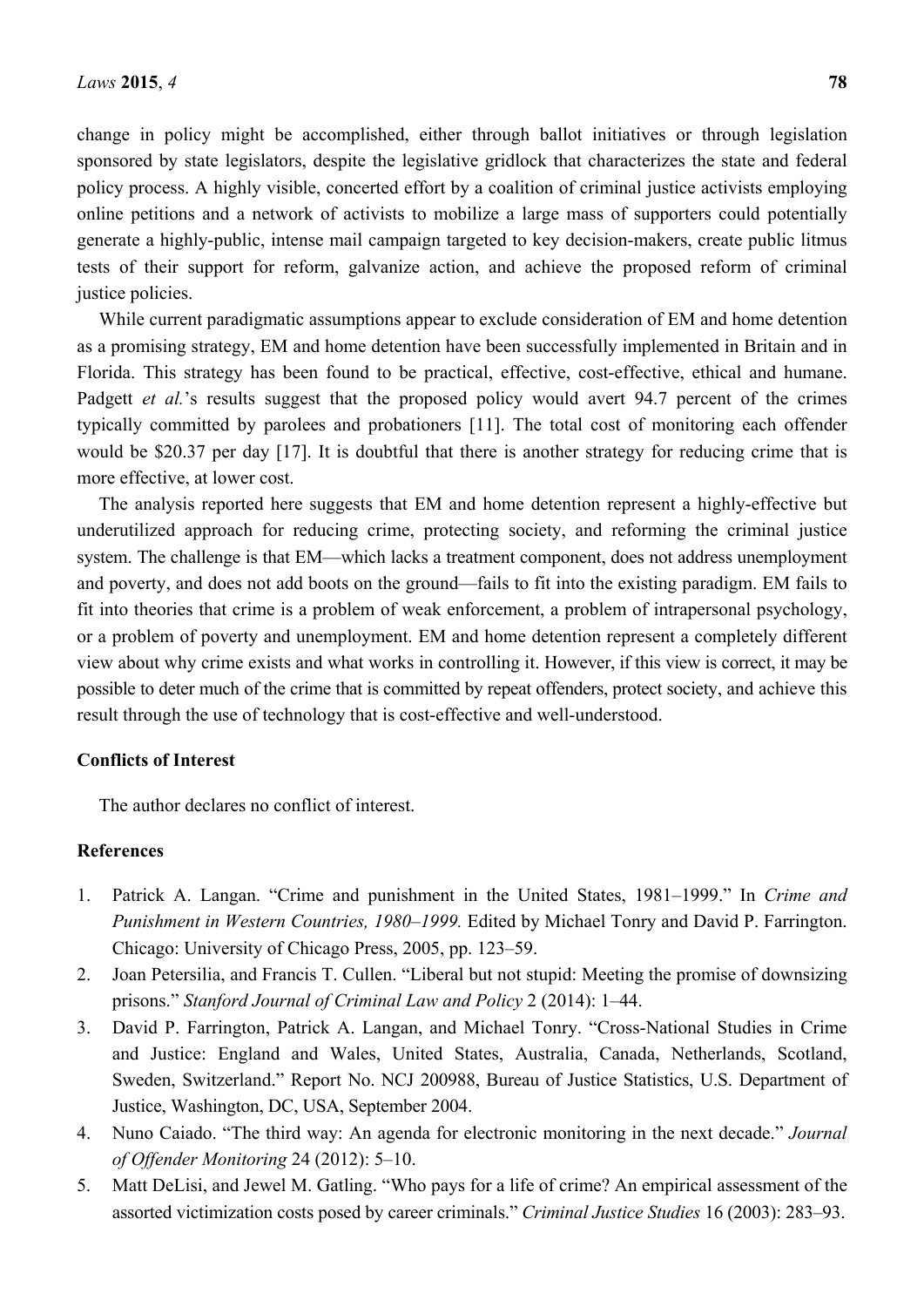- 6. Brandon C. Welsh, Rolf Loeber, Bradley R. Stevens, Magda Stouthamer-Loeber, Mark A. Cohen, and David P. Farrington. "Costs of juvenile crime in urban areas: A longitudinal perspective." *Youth Violence and Juvenile Justice* 6 (2008): 3–27.
- 7. Ted R. Miller, Deborah A. Fisher, and Mark A. Cohen. "Costs of juvenile violence: Policy implications." *Pediatrics* 107 (2001): 1–7.
- 8. Mark A. Cohen. "The monetary value of saving a high-risk youth." *Journal of Quantitative Criminology* 14 (1998): 5–33.
- 9. Mark A. Cohen, and Alex R. Piquero. "New evidence on the monetary value of saving a high-risk youth." *Journal of Quantitative Criminology* 25 (2009): 25–49.
- 10. Daniel S. Nagin, and Greg Pogarsky. "Time and punishment: Delayed consequences and criminal behavior." *Journal of Quantitative Criminology* 20 (2004): 295–317.
- 11. Kathy G. Padgett, William D. Bales, and Thomas G. Blomberg. "Under Surveillance: An Empirical Test of the Effectiveness and Consequences of Electronic Monitoring." *Criminology and Public Policy* 5 (2006): 61–91.
- 12. National Audit Office. *The Electronic Monitoring of Adult Offenders* (*Report By the Comptroller and Auditor General).* London: National Audit Office, 2006.
- 13. Delphine Vanhaelemeesch, Tom Vander Beken, and Stijn Vandevelde. "Punishment at home: Offenders' experiences with electronic monitoring." *European Journal of Criminology* 11 (2014): 273–87.
- 14. Randy R. Gainey, and Brian K. Payne. "Understanding the experience of house arrest with electronic monitoring: An analysis of quantitative and qualitative data." *International Journal of Offender Therapy and Comparative Criminology* 44 (2000): 84–96.
- 15. Brian K. Payne, and Randy R. Gainey. "The electronic monitoring of offenders released from jail or prison: Safety, control, and comparisons to the incarceration experience." *The Prison Journal* 84 (2004): 413–35.
- 16. Fredrik Marklund, and Stina Holmberg. "Effects of early release from prison using electronic tagging in Sweden." *Journal of Experimental Criminology* 5 (2009): 41–61.
- 17. Stuart S. Yeh. "Cost-benefit analysis of reducing crime through electronic monitoring of parolees and probationers." *Journal of Criminal Justice* 38 (2010): 1090–96.
- 18. Ted R. Miller, Mark A. Cohen, and Brian Wiersema. "Victim Costs and Consequences: A New Look." Final Report No. NCJ 155282, National Institute of Justice, U.S. Department of Justice, Office of Justice Programs, Washington, DC, USA, 1996.
- 19. Mark A. Cohen. "Pain, suffering, and jury awards: A study of the cost of crime to victims." *Law and Society Review* 22 (1988): 537–55.
- 20. James J. Stephan. "State Prison Expenditures, 2001." Report No. NCJ 202949, Bureau of Justice Statistics, U.S. Department of Justice, Washington, DC, USA, June 2004.
- 21. Thomas P. Bonczar. "National Corrections Reporting Program: Time Served in State Prison, by Offense, Release Type, Sex, and Race (Table 9: First releases from state prison, 2005)." 5 May 2011. Available online: http://www.bjs.gov/index.cfm?ty=pbdetail&iid=2045 (accessed on 21 January 2015).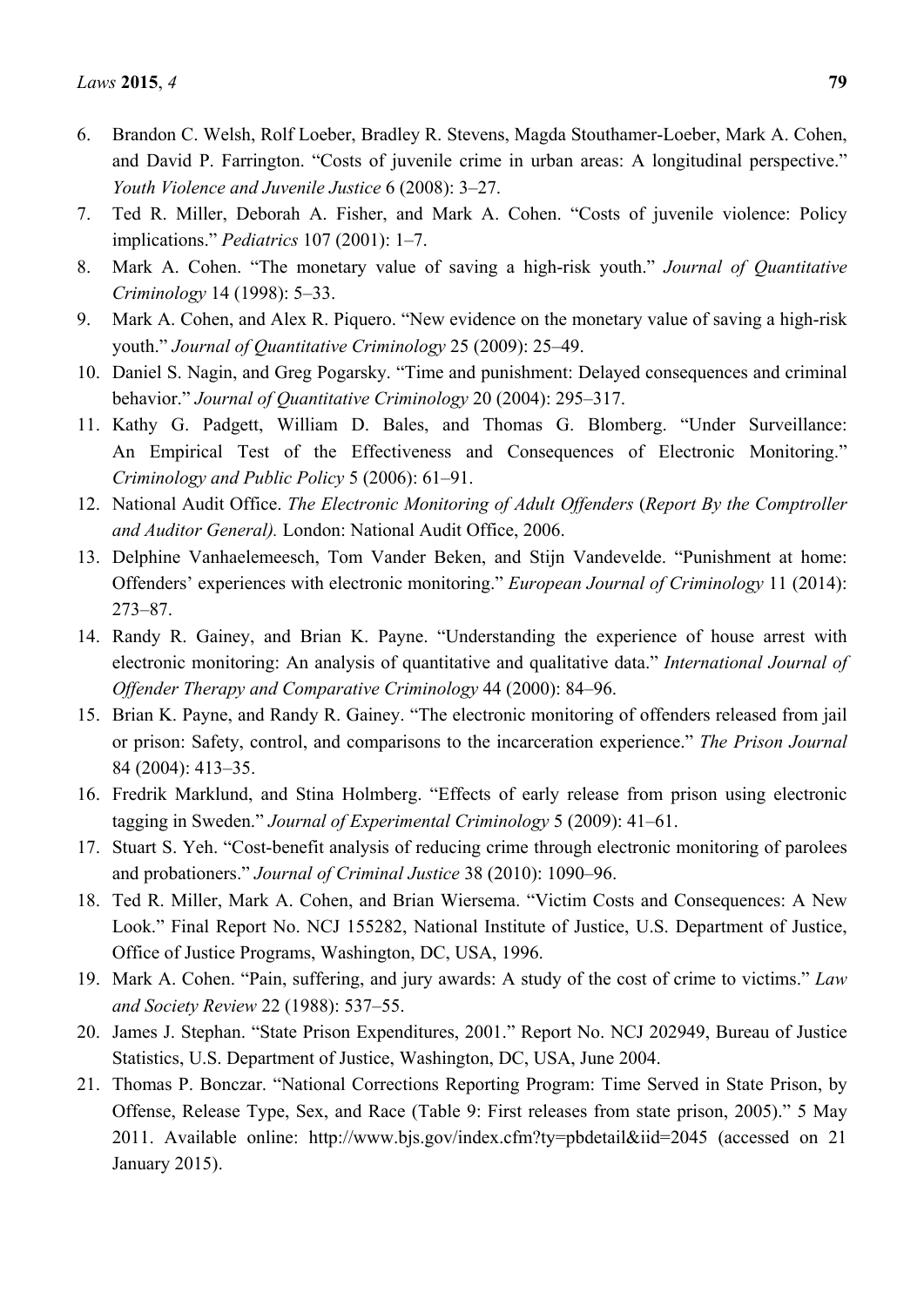- 22. William J. Sabol, Heather C. West, and Mathew Cooper. "Prisoners in 2008." Bulletin No. NCJ 228417, Bureau of Justice Statistics, U.S. Department of Justice, Washington, DC, USA, December 2009.
- 23. Solomon Moore. "Court orders California to cut prison population." *The New York Times*, 10 February 2009, A12.
- 24. "Fact Sheet." Available online: http://www.innocenceproject.org/Content/DNA\_Exonerations\_ Nationwide.php (accessed on 8 September 2014).
- 25. Amnesty International. *Entombed: Isolation in the US Federal Prison System*. London: Amnesty International, 2014.
- 26. Jonathan M. Katz, and Erik Eckholm. "DNA clears two convicted in '83 murder." *The New York Times*, 3 September 2014, A1, A14.
- 27. J. Robert Lilly. "Issues beyond empirical EM reports." *Criminology and Public Policy* 5 (2006): 93–101.
- 28. George Mair. "Electronic monitoring, effectiveness, and public policy." *Criminology and Public Policy* 5 (2006): 57–59.
- 29. "California Proposition 47, Reduced Penalties for Some Crimes Initiative." 2014. Available online: http://ballotpedia.org/California Proposition 47, Reduced Penalties for Some Crimes Initiative (accessed on 10 November 2014).
- 30. Nicole D. Porter. *On the Chopping Block 2013: State Prison Closures*. Washington: The Sentencing Project, 2013.
- 31. "Criminal Justice System Handbook." Available online: http://www.nycourts.gov/litigants/ crimjusticesyshandbk.shtml (accessed on 17 December 2014).
- 32. Chief Probation Officers of California. "Mandatory Supervision: The Benefits of Evidence Based Supervision under Public Safety Realignment." *Chief Probation Officers of California* 1 (2012): 1–6.
- 33. Edward J. Latessa. "Split sentence." In *Encyclopedia of Crime and Punishment.* Thousand Oaks: SAGE, 2002, pp. 1559–61.
- 34. "NCJRS Abstract NCJ 076817." Available online: https://www.ncjrs.gov/App/Publications/ abstract.aspx?ID=76817 (accessed on 17 December 2014).
- 35. "Kentucky Code Section 439.265: Shock Probation in Felony Conviction." Available online: http://www.lrc.ky.gov/Statutes/statute.aspx?id=19156 (accessed on 17 December 2014).
- 36. "Indiana Code Section IC 35–38." Available online: http://www.in.gov/legislative/ic/2010/title35/ ar38/ch1.html (accessed on 17 December 2014).
- 37. Oklahoma Department of Corrections. "The service of sentences and credit applicable to offenders in custody of the Oklahoma Department of Corrections." Available online: http://www.ok.gov/doc/documents/SERVICE%20OF%20SENTENCE%20BROCHURE.pdf (accessed on 16 December 2014).
- 38. "Chapter 13: Sentence and Imprisonment." Available online: http://legisweb.state.wy.us/statutes/ statutes.aspx?file=titles/Title7/T7CH13.htm (accessed on 17 December 2014).
- 39. "Alabama Code Section 15-18-8." Available online: http://alisondb.legislature.state.al.us/acas/ codeofalabama/1975/15-18-8.htm (accessed on 16 December 2014).
- 40. North Carolina Department of Public Safety. "Offender Public Information." Available online: http://webapps6.doc.state.nc.us/opi/termshelp.do (accessed on 16 December 2014).